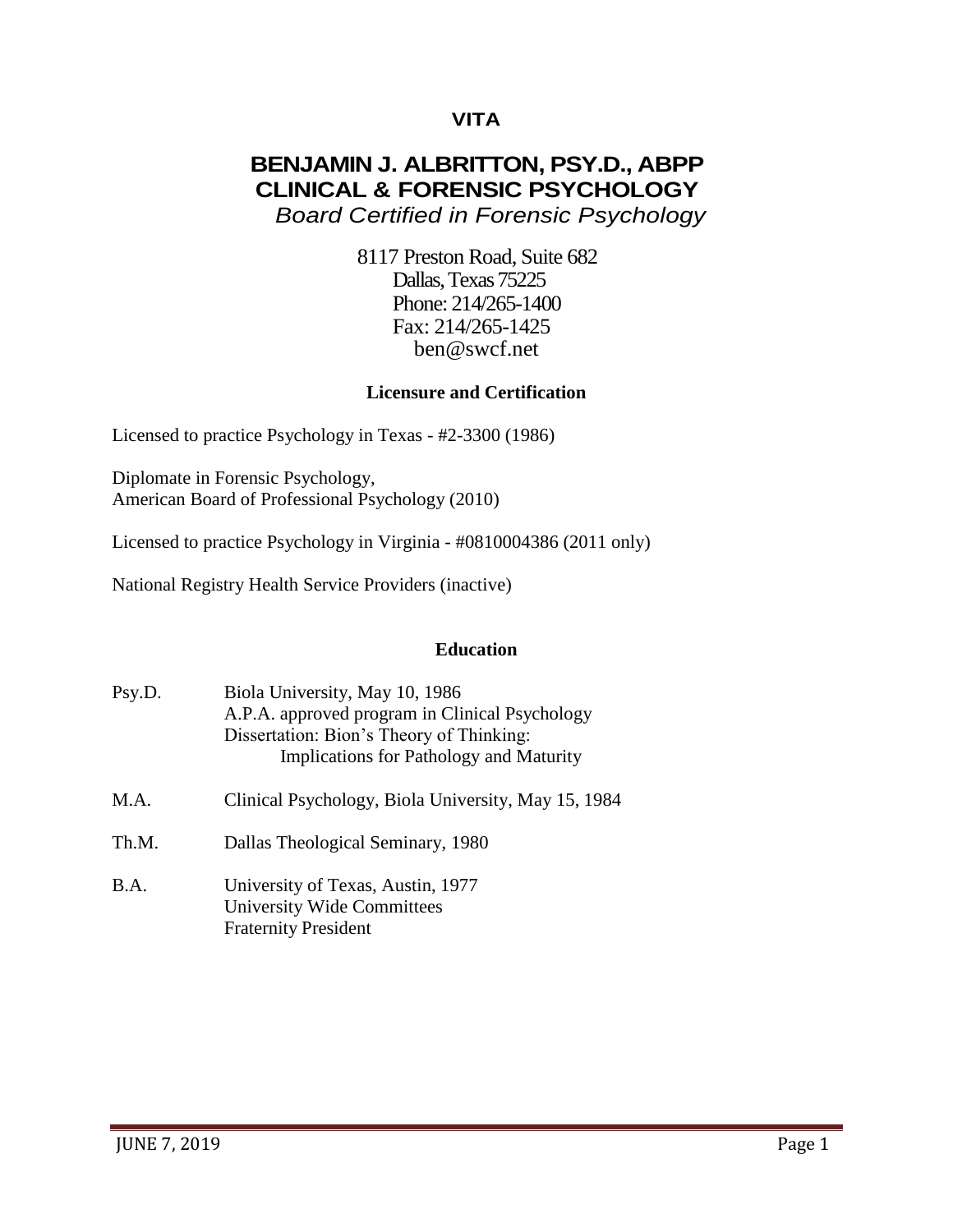### **Present Employment**

| 2010 to present | Southwest Clinical and Forensics, President                                                                                  |
|-----------------|------------------------------------------------------------------------------------------------------------------------------|
| 1985 to present | Private Practice - Adult, Adolescent and Child: Individual and Group<br>Psychotherapy, Psychological and Forensic Assessment |
| 2002-2016       | <b>Adjunct Faculty, Dallas Theological Seminary</b>                                                                          |
| 2001 - 2002     | Faculty, Covenant High School, Dallas, Texas                                                                                 |
| 2013-Present    | Faculty, National Family Law Trial Institute                                                                                 |

#### **Professional Membership**

American Psychological Association

- Division 41 Psychology and the Law
- Texas Psychological Association (Century Club)
- Association of Family Conciliatory Courts
- Dallas Psychological Association, past member
- Dallas Society for Psychoanalytic Studies, past member
- Texas Psychological Association
- National Family Law Trial Institute, faculty

## **Hospital Staff Privileges**

Columbia Green Oaks Hospital at Medical City, Dallas, Texas (inactive)

Seay Center at Presbyterian Hospital, Plano, Texas (inactive)

#### **Previous Work Experience**

| Southwestern Child $& Family$ | Owner/Secretary-Treasurer                                  |
|-------------------------------|------------------------------------------------------------|
| Associates: 8-89 to 10-97     | Group practice with 8 psychiatrists and mental health      |
|                               | professionals. Individual and group psychotherapy and      |
|                               | psychological assessment, adults, adolescents and children |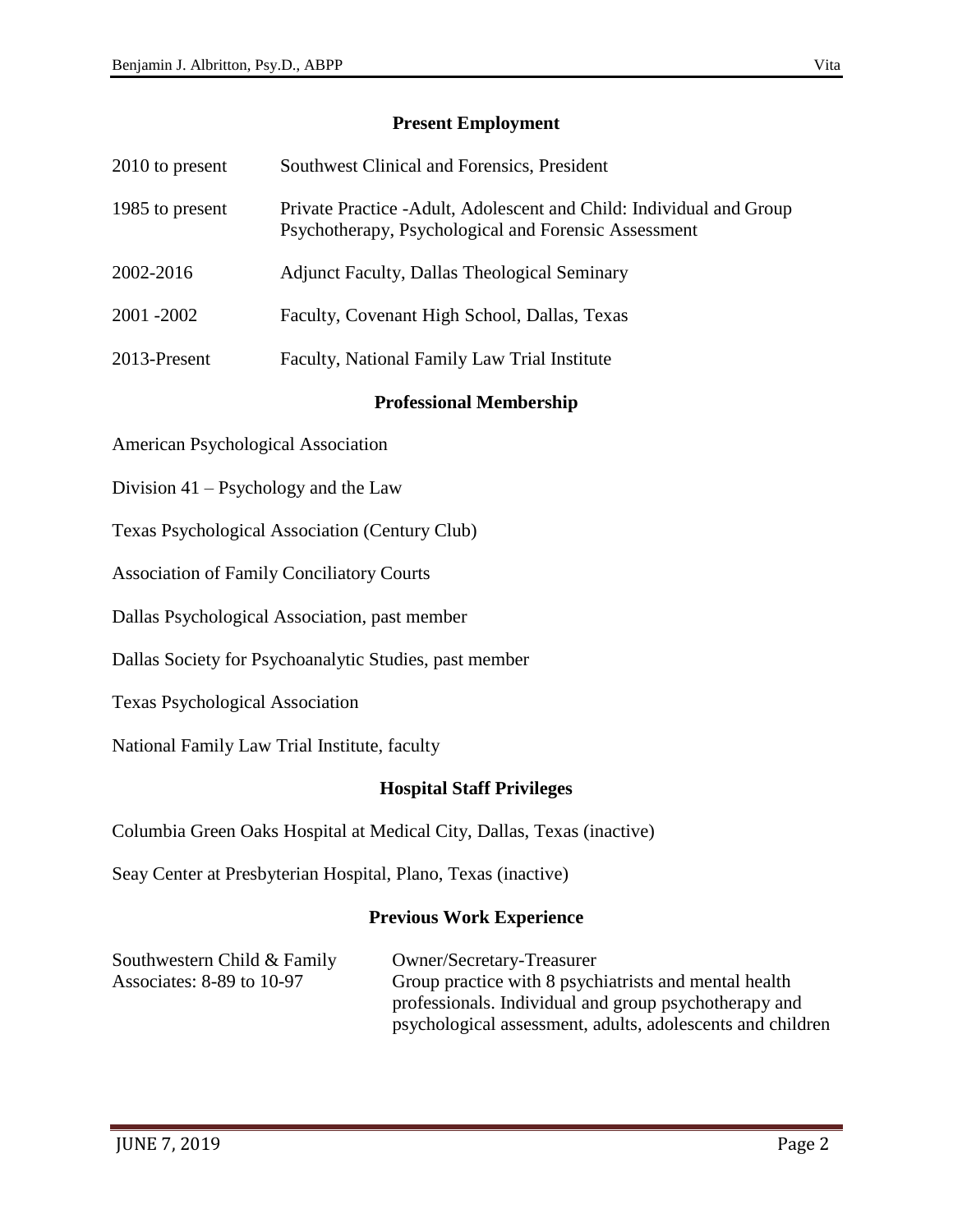| <b>Highland Park Family Life</b><br>Center: 1988-91<br><b>Swiss Avenue Counseling</b><br>Center: 1987-90 | Supervision<br>Adult, adolescent and child psychotherapy<br>Supervision<br>Adult, adolescent and child psychotherapy |       |       |
|----------------------------------------------------------------------------------------------------------|----------------------------------------------------------------------------------------------------------------------|-------|-------|
| <b>Incest Recovery Association</b><br>5-86 to 3-88                                                       | Group Therapy, adults                                                                                                |       |       |
| <b>Garland Hospital Adolescent</b><br>Unit: 6-86 to 3-87                                                 | Group Therapy                                                                                                        |       |       |
| Minirth-Meier Clinic<br>1-86 to 12-87                                                                    | <b>Adolescent Group Therapist</b><br><b>Assessment and Outpatient Treatment</b>                                      |       |       |
| Doug Cosby Youth & Family<br>Growth Center:<br>1986-89                                                   | <b>Executive Director</b><br>Adult, adolescent and child psychotherapy<br>Developed residential treatment facility   |       |       |
|                                                                                                          | <b>Supervised Experience</b>                                                                                         |       |       |
| Organization                                                                                             | <b>Experience</b>                                                                                                    | Hours | Dates |

| Maxwell Soll, M.D.                                                                       | Psychoanalytic Psychotherapy                                                                                                                                                                                                                                         | $1$ /week  | 8/88-present           |
|------------------------------------------------------------------------------------------|----------------------------------------------------------------------------------------------------------------------------------------------------------------------------------------------------------------------------------------------------------------------|------------|------------------------|
| Jerry M. Lewis, III, M.D.                                                                | Psychotherapy                                                                                                                                                                                                                                                        | $1$ /week  | $9/87 - 8/88$          |
| Minirth-Meier Clinic<br>Wysong Hospital<br>Supervisor:<br>Robert Hemflet, Ed.D.          | Adult inpatient therapy and<br>assessment                                                                                                                                                                                                                            | $35$ /week | $7/15/86$ -<br>6/30/87 |
| Patricia J. Dahm, Ph.D.<br>Private Practice                                              | Individual adult and adolescent<br>psychotherapy, psychological testing                                                                                                                                                                                              | 8/week     | $7/15/86$ -<br>6/30/87 |
| Dallas Child Guidance<br>A.P.A. Approved Internship<br>Supervisor:<br>Karl Neuman, Ph.D. | Conducted more than 30 complete<br>psychological evaluations on<br>children, adolescents and adults<br>including projective and Objective<br>measures; Individual and group<br>psychotherapy with children,<br>adolescents and adults; family<br>therapy supervision | 1900       | $9/85 - 8/86$          |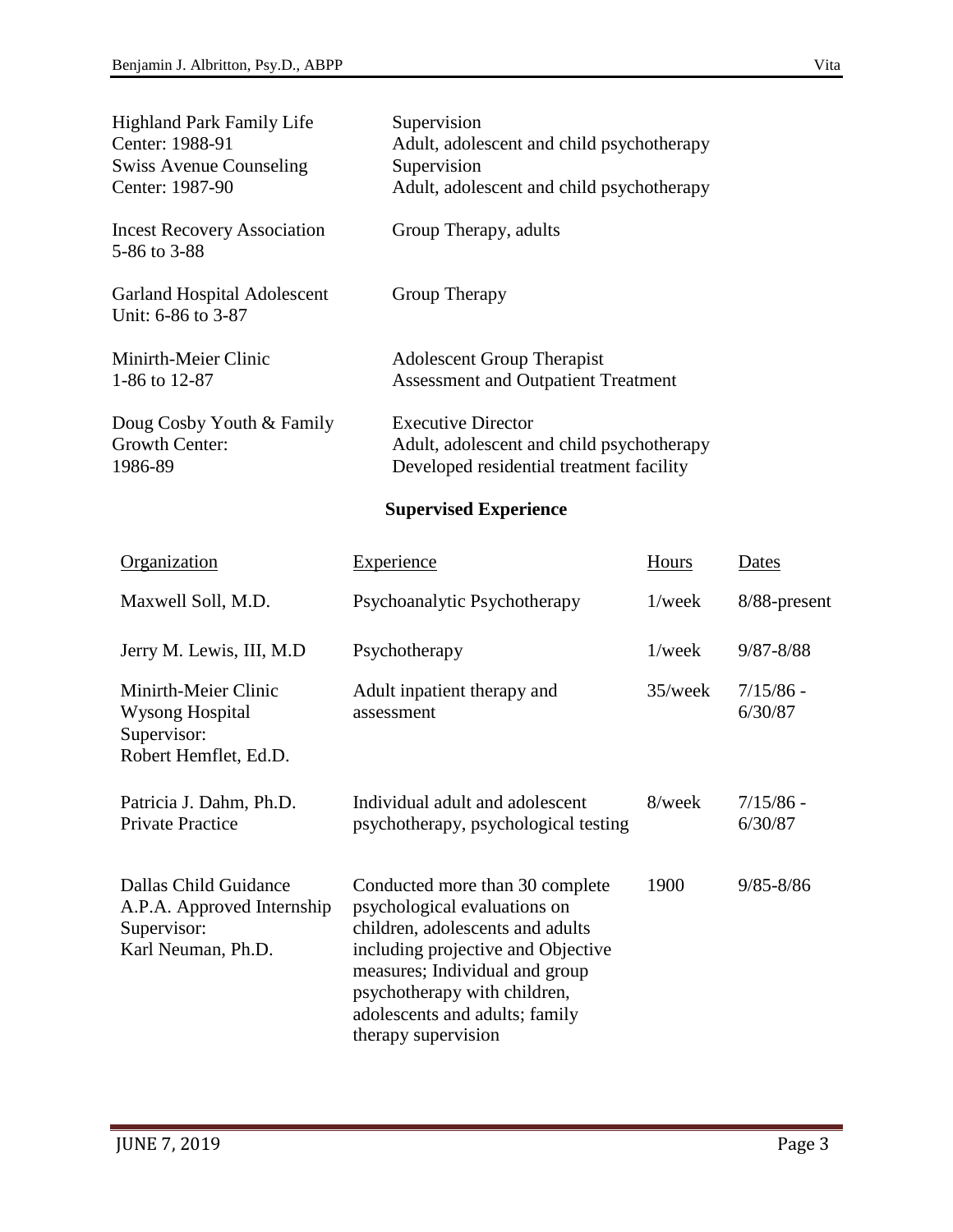| Organization                                                                                                                                            | <b>Experience</b>                                                                                                                                                                                              | Hours | Dates         |
|---------------------------------------------------------------------------------------------------------------------------------------------------------|----------------------------------------------------------------------------------------------------------------------------------------------------------------------------------------------------------------|-------|---------------|
| MacLaren Hall<br><b>County of Los Angeles</b><br>El Monte, California<br>Supervisor:<br>Brad Manning, Ph.D.                                             | Prepared court and Social Services<br>ordered psychological evaluations<br>conducted individual and group<br>psychotherapy in youth inpatient<br>residential facility, observation of<br>psychiatric treatment | 850   | $7/84 - 6/85$ |
| <b>Biola University</b><br><b>Counseling Services</b><br>La Mirada, California<br>Supervisor:<br>James Guy, Ph.D.                                       | Conducted individual adult<br>outpatient therapy, administered and<br>evaluated diagnostic testing                                                                                                             | 450   | $9/83 - 6/84$ |
| San Bernardino<br>School System,<br><b>Severely Emotionally</b><br>Disturbed Program,<br>San Bernardino, California<br>Supervisor:<br>David Brown, M.A. | Conducted individual play therapy,<br>participated in program of behavior<br>modification                                                                                                                      | 150   | $6/83 - 8/83$ |
| <b>Biola University</b><br>La Mirada, California<br>Supervision in Hypnosis<br><b>Supervisor: Vance</b><br>Shepperson, Ph.D. ABPP                       | Conducted individual hypnotherapy                                                                                                                                                                              | 20    | $1/83 - 6/83$ |

# **Work Experience**

Director of Development, International School of Theology, San Bernardino, California, 1980 - 1981. Directed the department in student recruitment, fundraising, and public relations.

Instructor, International School of Theology, San Bernardino, California, 1980 - 1982. Theology and Biblical Studies.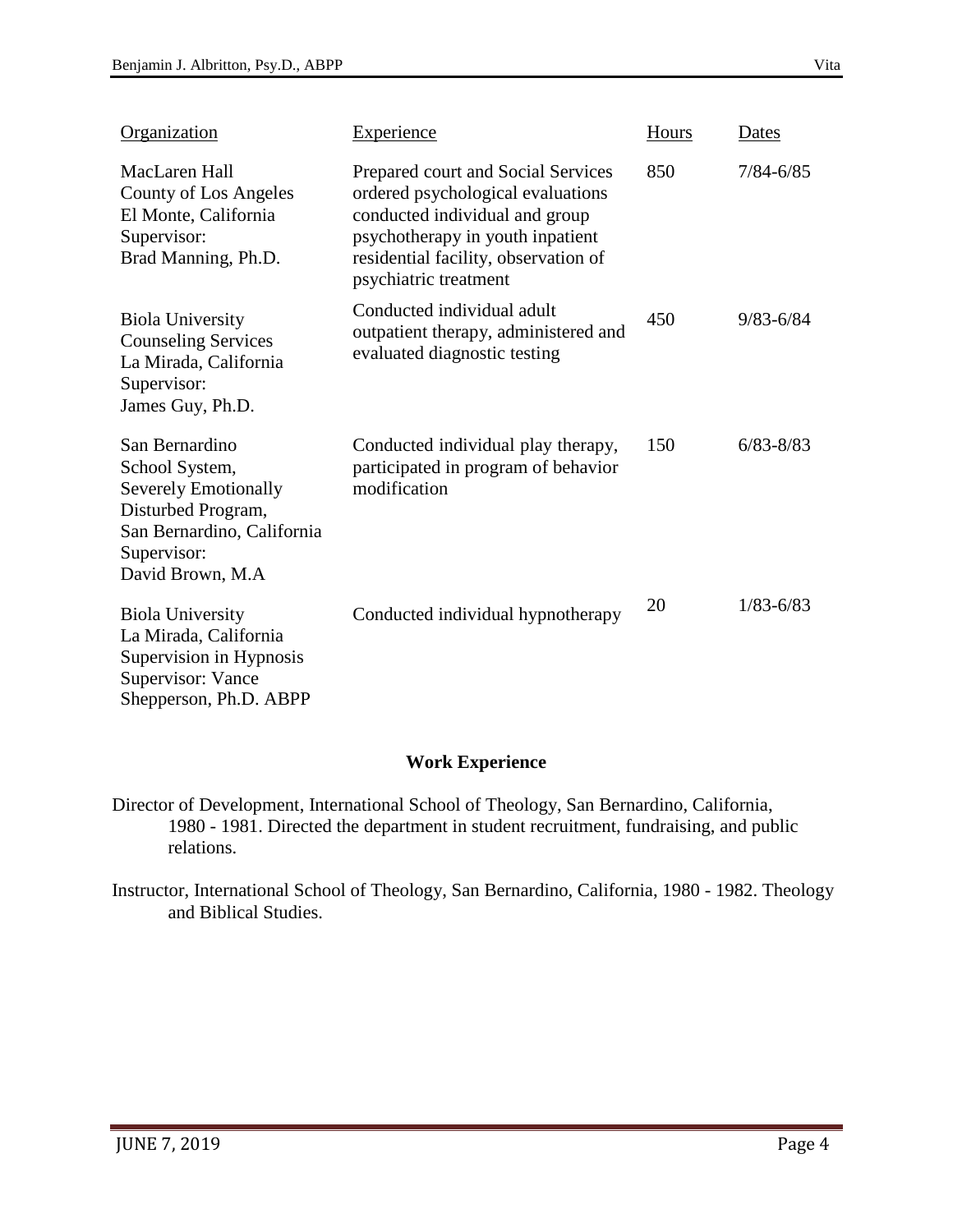# **Addition to Vita**

Benjamin J. Albritton, Psy.D. is a native of Dallas and graduated from the University of Texas. He later received a four-year Master of Theology degree from Dallas Theological Seminary. During that time, he worked with youth in several church organizations, including Young Life. Following his work at DTS he taught theology for two years with The International School of Theology. At that point he re-entered graduate school, received a master's and doctoral degree in Clinical Psychology from Biola University in California. For part of his practical work, which began in 1983, he worked for the County of Los Angeles conducting evaluations for abused and neglected children. He returned to Dallas to complete his internship at Dallas Child Guidance Clinic, continuing evaluation and treatment of children. His postdoctoral year was done at the Minirth-Meier clinic working in the areas of inpatient and outpatient psychotherapy, which included adult and adolescent treatment and evaluation.

Dr. Albritton entered private practice in 1985 in offices located near Presbyterian Hospital in Dallas. He continues private practice in North Dallas. He has acted as a Clinical Consultant for Doug Cosbie Youth and Family Growth Center, Swiss Avenue Counseling Center, and Highland Park Presbyterian Family Life Center. He has been on the governing boards of My Guardian Angel and Girl's Adventure Trail and the Highland Park Presbyterian Mediative School. He was a therapist for Incest RecoveryCenter for two years. He was a co-founder of Southwestern Child & Family Associates, Inc., a multi-disciplinary group made up of psychiatrists, psychologists, social workers and counselors.

Dr. Albritton is a founder and president of Southwest Clinical and Forensics. He is an adjunct professor at Dallas Theological Seminary and was on the faculty at Covenant High School. He is a member in good standing of Texas Psychological Association, American Psychological Association (including Division 41 for Psychology and the Law). He was listed in the National Registry of Health Service Providers. He was on allied staff at Columbia Green Oaks Hospital at Medical City Dallas, Timberlawn Hospital and Presbyterian Hospital of Plano. His primary areas of expertise included evaluation and treatment of children and adolescents, in addition to his continued work with adults.

In 1991, Dr. Albritton began actively testifying in court related matters, particularly matters involving custody of young children. Since that time, he has pursued supervision as well as additional continuing education within the field of forensic psychology. He has received numerous appointments from the court as well as provided expert testimony in criminal, civil and custody matters. He is board certified in Forensic Psychology by the American Board of Professional Psychology.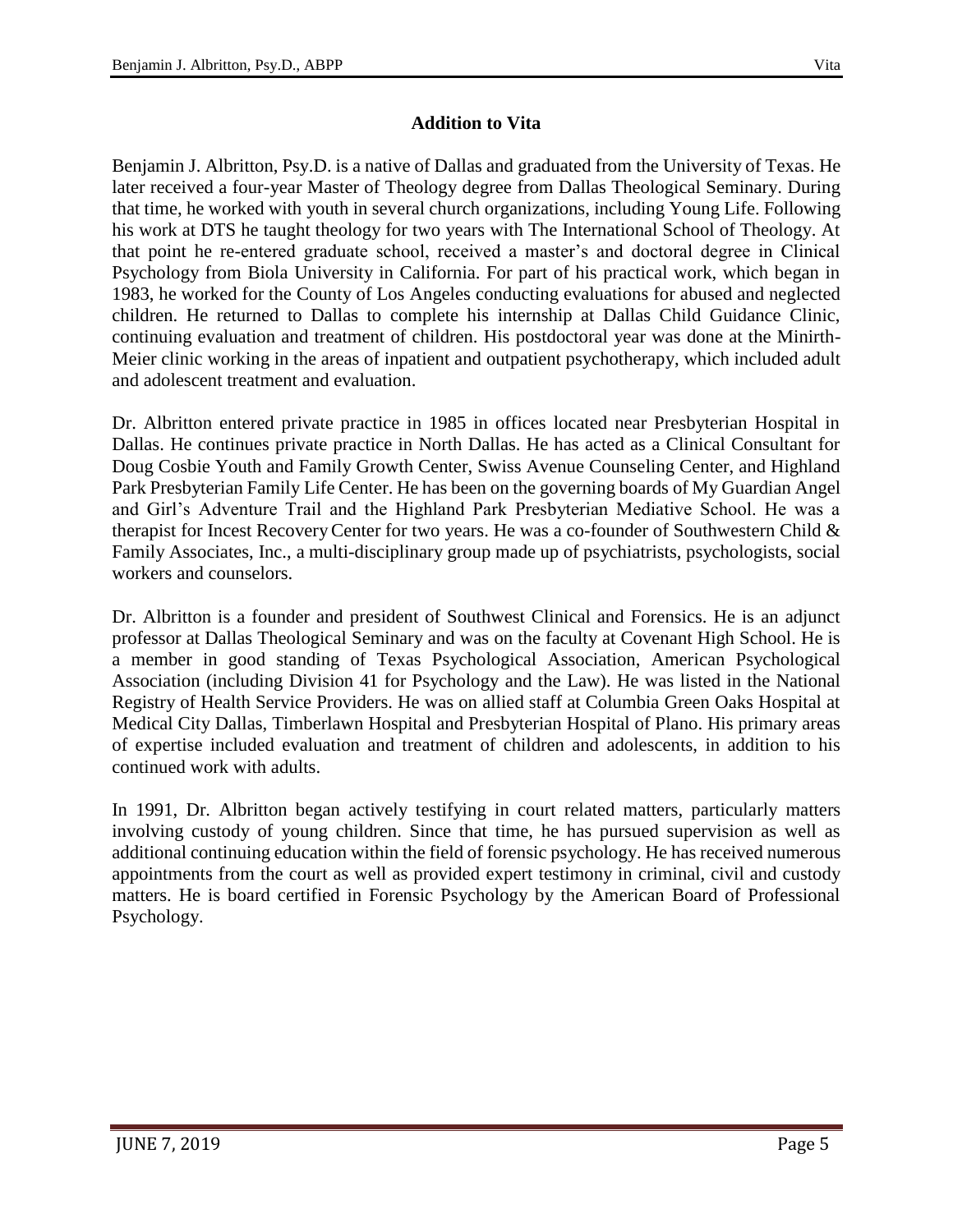## **Presentations**

Presented seminar on Adolescence and Counseling, Green Oaks Psychiatric Hospital, June 1, 1992.

Co-Presented seminar at the Texas Psychological Association *Domestic Violence and Judeo-Christian Religious Beliefs and Behaviors*, October 2001

Presented seminars on Representing Clients with Mental Health Issues *How to effectively communicate with, and communicate to the Court about, a client with diagnosed mental health issues; How to maximize parental involvement without endangering the child when a parent has mental health issues* and *How to help your client move from victim to co-parent,* April 29, 2011.

Presenter in Panel Discussion on *Innovations – Breaking Boundaries in Custody Litigation* The University of Texas School of Law, January 24-25, 2013

Instructor for the Houston Family Law Trial Institute, 2012, 2013 and 2014.

Co-Presenter at Texas Bar seminar, *Sex, Drugs & Surveillance 2014 Use of Psychological Evaluations and Testing – Family Law Perspective,* January 9-10, 2014

*Innovations-Breaking Boundaries in Custody Litigation,* The University of Texas School of Law, June 2014

Presented *Excluding Expert Witness Testimony in Texas Child Custody Litigation, Innovations-Breaking Boundaries in Custody Litigation,* Fort Worth, Texas, June 5, 2015

Presented *New Law, New Regs-The Nuts and Bolts of Custody and Adoption Evaluations,* Dallas, Texas, September 18, 2015

Presented *Refining Custody and Access Recommendations with Research*, Texas Psychological Association 2015 Annual Convention, San Antonio, Texas, November 12, 2015

Presented *Child Custody Evaluation Bill – Drafting of the Orders,* Texas Bar Advanced Family Law Drafting, Dallas, Texas, December 10, 2015

Instructor, National Family Law Trial Institute, Houston, Texas, May 20-27, 2017

#### **Continuing Education 1992 –2012**

3 hours Columbia Green Oaks University of Texas-Southwestern Medical Center, Dallas January, 1997–December, 1997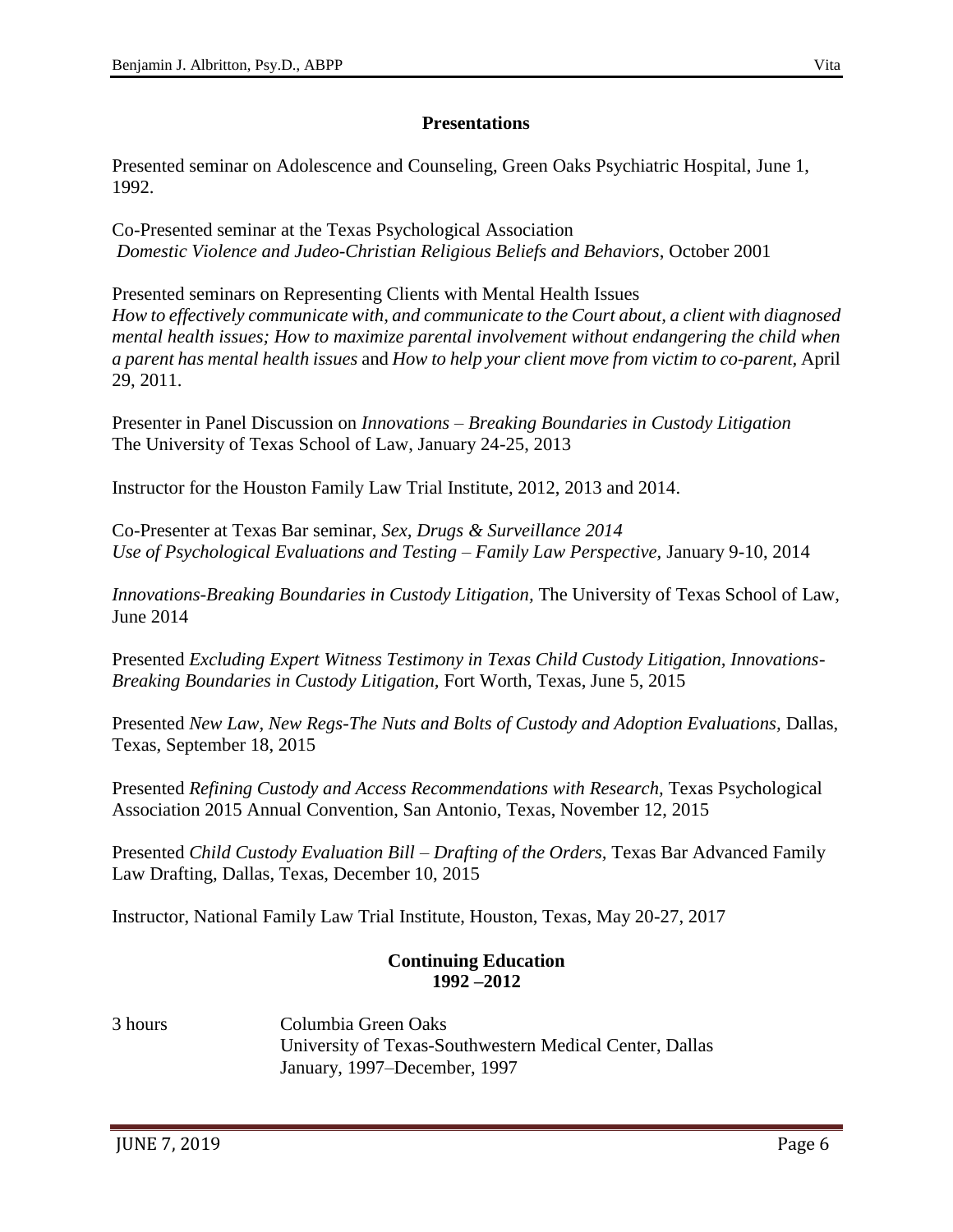| 5 hours | Dallas Psychoanalytical Society<br>Psychoanalytic Perspectives on Dissociative Identity Disorder University<br>of Texas-Southwestern Medical Center, Dallas<br>March 8, 1997 |
|---------|------------------------------------------------------------------------------------------------------------------------------------------------------------------------------|
| 6 hours | Dallas Psychological Association<br><b>Expert Witness Testimony: Impact of Daubert</b><br>November 5, 1999                                                                   |
| 2 hours | <b>Texas Psychological Association</b><br>Assessment and Treatment of Anger and Violence in Psychotherapy<br>November 11, 1999                                               |
| 4 hours | <b>Texas Psychological Association</b><br>Introduction to Forensic Psychology<br>November 11, 1999                                                                           |
| 2 hours | <b>Texas Psychological Association</b><br>Dissociative Identity Disorder<br>November 11, 1999                                                                                |
| 2 hours | <b>Texas Psychological Association</b><br>May It Please the Court: Psychologists as Expert Witnesses<br>November 12, 1999                                                    |
| 4 hours | <b>Texas Psychological Association</b><br>Forensics: Adapting to Changes in the Law<br>November 12, 1999                                                                     |
| 1 hour  | <b>Texas Psychological Association</b><br>General Session: Psychosynergy<br>November 12, 1999                                                                                |
| 7 hours | American Academy of Forensic Psychology<br>An Introduction to Forensic Psychology Practice<br>June 8, 2000                                                                   |
| 7 hours | American Academy of Forensic Psychology<br><b>Comprehensive Child Custody Evaluations</b><br>June 10, 2000                                                                   |
| 7 hours | American Academy of Forensic Psychology<br>Civil Forensic Applications of the MMPI-2<br>June 11, 2000                                                                        |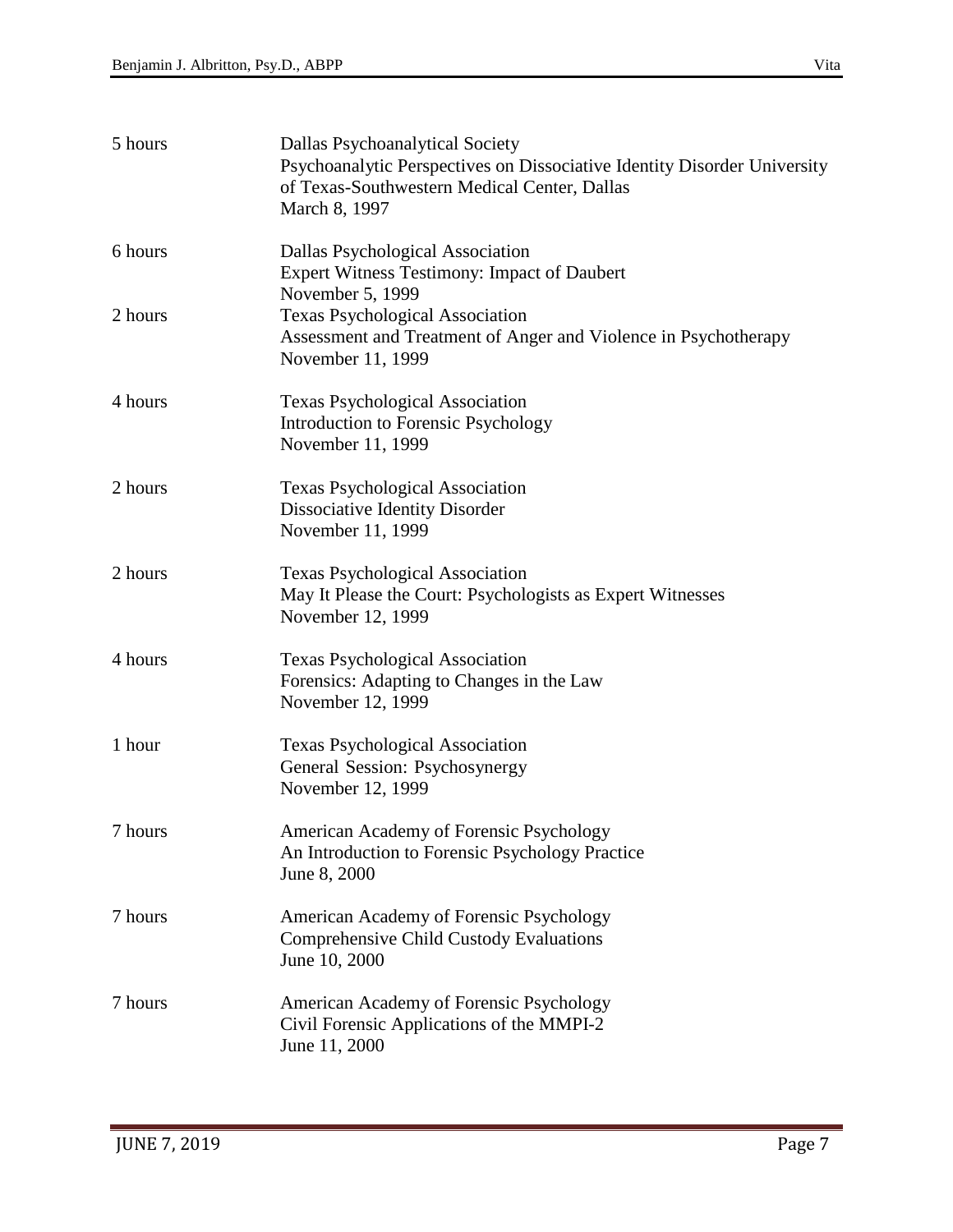| 4 hours      | <b>Texas Psychol7ogical Association</b><br>Minefields for Psychologists: A Risk Management<br>Workshop<br>September 7, 2000                                                     |
|--------------|---------------------------------------------------------------------------------------------------------------------------------------------------------------------------------|
| 3 hours      | <b>Texas Psychological Association</b><br>Avoiding Liability in Child Custody Practice<br>September 9, 2000                                                                     |
| 3 hours      | <b>Texas Psychological Association</b><br>Avoiding Liability in Psychology Practice<br>September 9, 2000                                                                        |
| 7 hours      | American Academy of Forensic Psychology<br><b>Evaluating Childhood Trauma</b><br>February 21, 2001                                                                              |
| 7 hours      | American Academy of Forensic Psychology<br>A Conciliation/Evaluation Model for Child Custody Determination<br>February 22, 2001                                                 |
| 7 hours      | American Academy of Forensic Psychology<br>The Use of the Rorschach in Personal Injury Evaluations<br>February 23, 2001                                                         |
| 7 hours      | American Academy of Forensic Psychology<br>Effective Expert Testimony: Law & Practice<br>February 24, 2001                                                                      |
| 3 hours      | The University of Texas Southwestern Medical Center at Dallas<br>Green Oaks Behavioral Healthcare Services – 2001 Annual Patients'<br><b>Rights Conference</b><br>July 27, 2001 |
| 1.25hours    | Forensic Group, Dallas, Texas<br>Decision Making Theory and Forensic/Clinical Applications<br>September 12, 2001                                                                |
| $1.25$ hours | Forensic Group, Dallas, Texas<br>Personal Injury Evaluation – The Psychologists' View<br>November 14, 2001                                                                      |
| $1.25$ hours | Forensic Group, Dallas, Texas<br>Personal Injury Evaluation and Daubert - The Lawyer's View<br>January 9, 2002                                                                  |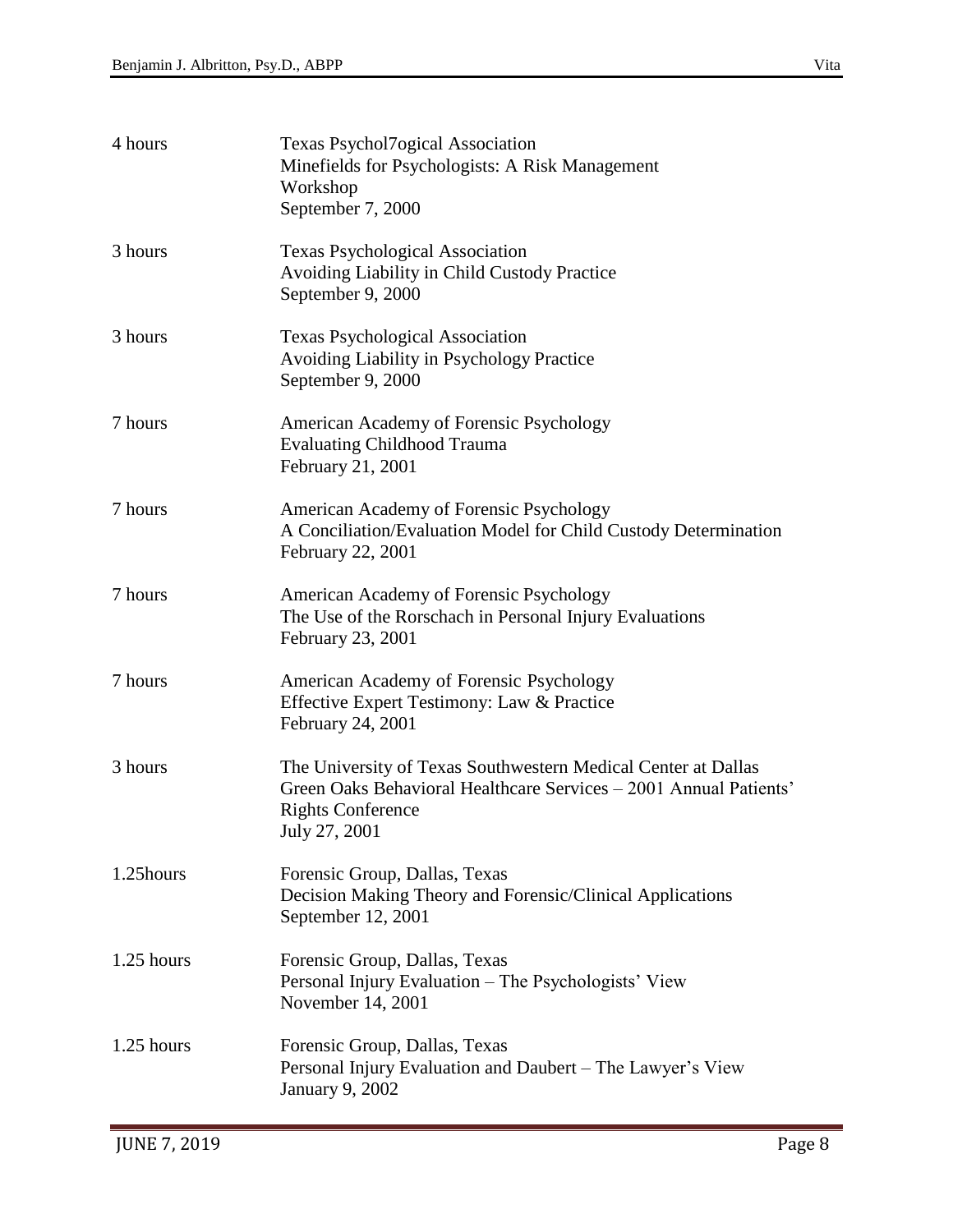| 7 hours      | American Academy of Forensic Psychology<br>Personal Injury Evaluations: Ethics, Case Law & Practice<br>January 11, 2002        |
|--------------|--------------------------------------------------------------------------------------------------------------------------------|
| 7 hours      | American Academy of Forensic Psychology<br>Forensic Case Analysis Using the MMPI-2 & Rorschach<br>January 13, 2002             |
| 7 hours      | American Academy of Forensic Psychology<br><b>Assessment of Violent Juvenile Offenders</b><br>January 14, 2002                 |
| $1.25$ hours | Forensic Group, Dallas, Texas<br>Child Custody Evaluation Tools – The Psychologist's View<br>February 13, 2002                 |
| 7 hours      | American Academy of Forensic Psychology<br>Critical Issues in Child Sexual Abuse Evaluations<br>March 7, 2002                  |
| 7 hours      | American Academy of Forensic Psychology<br>Expert Witness Liability, Immunity & Ethics<br>March 8, 2002                        |
| 7 hours      | American Academy of Forensic Psychology<br>Recent Developments in the Admissibility of Psychological Evidence<br>March 9, 2002 |
| 7 hours      | American Academy of Forensic Psychology<br>Preparing for the Diplomat Exam in Forensic Psychology - ABPP<br>March 10, 2002     |
| $1.25$ hours | Forensic Group, Dallas, Texas<br>Family Law and the Daubert Challenge – The Lawyer's View<br>March 13, 2002                    |
| $1.25$ hours | Forensic Group Meeting, Dallas, Texas<br>Risk Assessment, SVP Commitment, & Daubert<br>May 8, 2002                             |
| $1.25$ hours | Forensic Group Meeting, Dallas, Texas<br>Daubert in Practice – How is it Used?<br>June 12, 2002                                |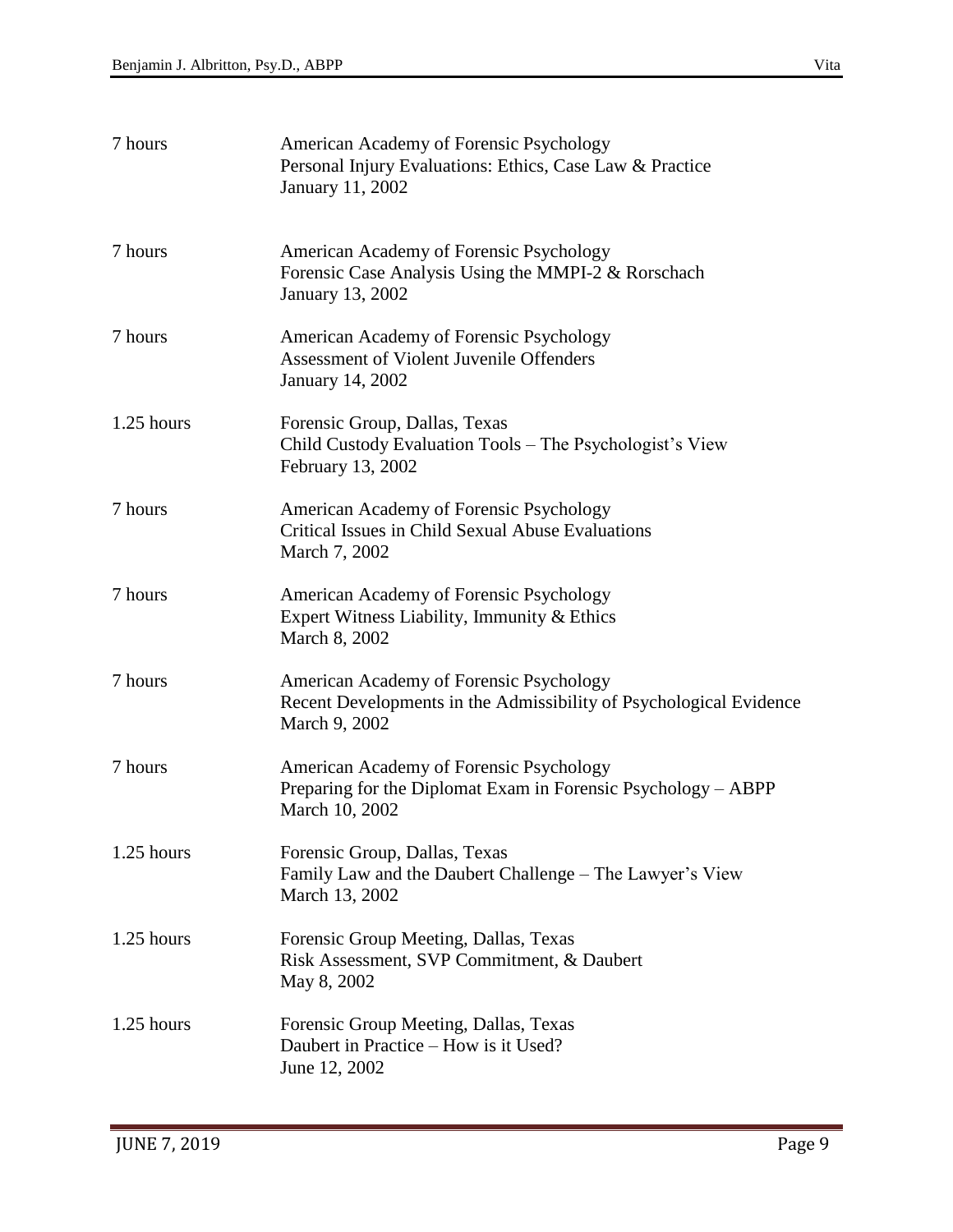| 1.25 hours   | Forensic Group Meeting, Dallas, Texas<br>The Trial Process - An Overview<br>September 11, 2002                                 |
|--------------|--------------------------------------------------------------------------------------------------------------------------------|
| $1.25$ hours | Forensic Group Meeting, Dallas, Texas<br>The Trial Process - Jury Selection<br>October 9, 2002                                 |
| 7 hours      | Dallas Society for Psychoanalytic Psychology<br><b>Reflective Space</b><br>October 12, 2002                                    |
| 1.25 hours   | Forensic Group Meeting, Dallas, Texas<br>The Trial Process – Jury Decision Making<br>February 12, 2003                         |
| 1.25 hours   | Forensic Group Meeting, Dallas, Texas<br>The Trial Process – Bench vs. Jury Trials<br>March 12, 2003                           |
| 24 hours     | American Academy of Forensic Psychology<br>Advanced Forensic Psychology Practice: Issues and Applications<br>March 20-22, 2003 |
| $1.25$ hours | Forensic Group Meeting, Dallas, Texas<br>The Trial Process – Dealing with Mental Disabilities<br>April 9, 2003                 |
| $1.25$ hours | Forensic Group Meeting, Dallas, Texas<br>The Trial Process - Victim Impact Statements<br>May 14, 2003                          |
| 1.25 hours   | Forensic Group Meeting, Dallas, Texas<br>HIPAA-Overview and Forensic Psychology Applications<br>June 11, 2003                  |
| 1.25 hours   | Forensic Group Meeting, Dallas, Texas<br>The Role of Apology in the Law<br>October 8, 2003                                     |
| $1.25$ hours | Forensic Group Meeting, Dallas, Texas<br>Trial Competency Exams and the new Texas Statutes<br>January 14, 2004                 |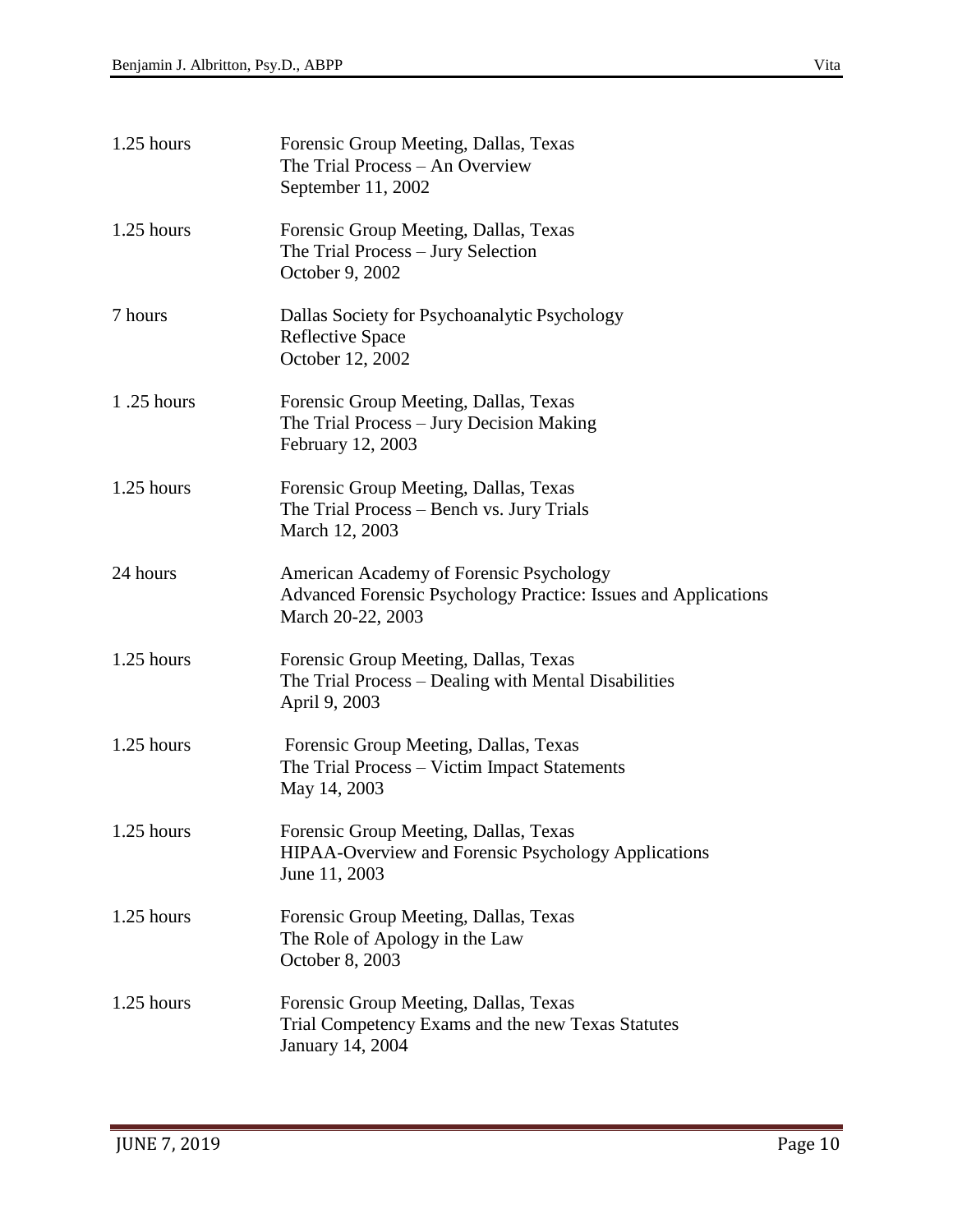| 6 hours      | New England Educational Institute<br>Asperger Syndrome: Clinical Features, Assessment, and Intervention<br>Guidelines<br><b>January 30, 2004</b>  |
|--------------|---------------------------------------------------------------------------------------------------------------------------------------------------|
| $1.25$ hours | Forensic Group Meeting, Dallas, Texas<br>The Expert Witness: Reconciling Impartiality and Advocacy<br>March 10, 2004                              |
| $1.25$ hours | Forensic Group Meeting, Dallas, Texas<br>Child Custody Decision-Making: Best Interest Standard vs.<br><b>Approximation Rule</b><br>April 14, 2004 |
| 24 hours     | American Academy of Forensic Psychology<br>Advanced Forensic Psychology Practice: Issues and Applications<br>April 22-24, 2004                    |
| 6 hours      | American Academy of Forensic Psychology<br><b>Diplomate Preparation Workshop</b><br>April 25, 2004                                                |
| 1.5 hours    | <b>Forensic Group Meeting</b><br>Professional Ethics and Family Law: Lawyers and Mental Health<br>Professionals<br>October 13, 2004               |
| 6 hours      | Health Education Network, LLC<br>Asperger's Syndrome & Autism Spectrum Disorders in Children &<br>Adolescents<br>October 21, 2004                 |
| 1.50 hours   | Forensic Group Meeting, Dallas, Texas<br>The Expert Witness: Impartiality and Advocacy in Mental Health<br>Testimony<br>November 10, 2004         |
| 1.50 hours   | Forensic Group Meeting, Dallas, Texas<br>The Insanity Defense in Texas: Time for Reform?<br>January 12, 2005                                      |
| 7 hours      | American Academy of Forensic Psychology<br>Forensic Applications of the MM PI-2<br>February 10, 2005                                              |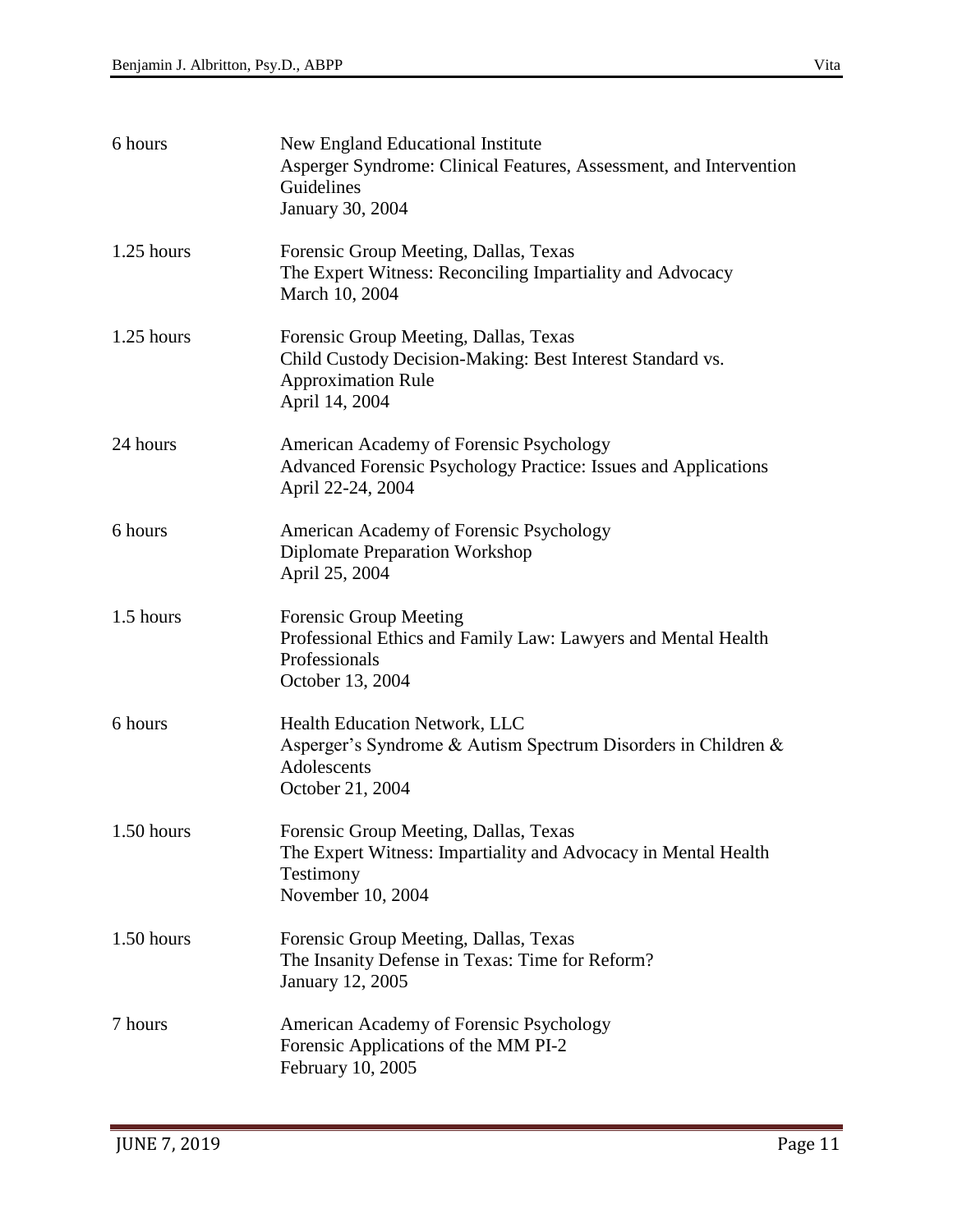| 7 hours     | American Academy of Forensic Psychology<br>Personal Injury Examinations: Ethics, Case Law & Practice<br>February 12, 2005                                      |
|-------------|----------------------------------------------------------------------------------------------------------------------------------------------------------------|
| 7 hours     | American Academy of Forensic Psychology<br>Competency to Proceed $& Not$ Guilty by Reason of Insanity: Beyond the<br><b>Basics</b><br>February 13, 2005        |
| 7 hours     | <b>Collaborative Law Spring Retreat</b><br>Collaborative Law Institute of Texas<br>March 3-5, 2005                                                             |
| 1.5 hours   | Forensic Group Meeting, Dallas, Texas<br>Informed Consent and roles in Forensic Evaluations<br>March 9, 2005                                                   |
| 1.5 hours   | Forensic Group Meeting, Dallas, Texas<br>Relocation in Family Law $-$ Legal & Mental Health Perspectives<br>April 13, 2005                                     |
| 1.5 hours   | Forensic Group Meeting, Dallas, Texas<br>Negotiation Skills for Lawyers & Mental Health Professionals: Theory<br>and Practice<br>May 11, 2005                  |
| 15 hours    | <b>Association of Family and Conciliation Courts</b><br>Solving the Family Court Puzzle: Integrating Research, Policy and<br>Practice<br>May 18-21, 2005       |
| 11.75 hours | <b>International Academy of Collaborative Professionals</b><br><b>Collaborative Law Conference</b><br>MCLE hours 10.75<br>Ethics 1.00<br>June 3-4, 2005        |
| 7 hours     | American Academy of Forensic Psychology<br>Recent Developments in MMPI-II Interpretation: Implications for<br><b>Forensic Assessment</b><br>September 22, 2005 |
| 7 hours     | American Academy of Forensic Psychology<br>Advanced Topics in Expert Testimony: The Evidence<br>September 23, 2005                                             |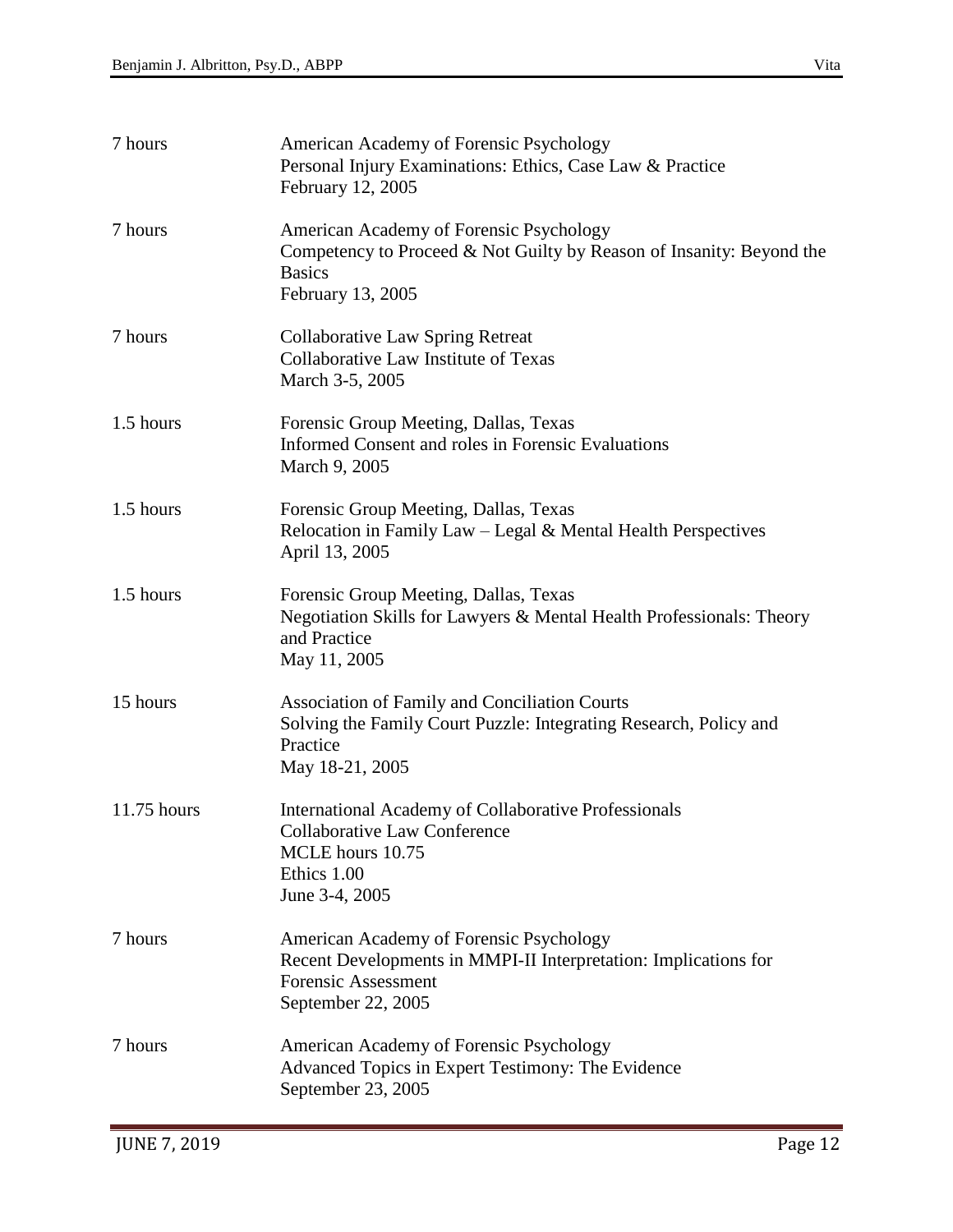| 7 hours    | American Academy of Forensic Psychology<br>Advance Topics in Expert Testimony: The Presentation<br>September 24, 2005                                           |
|------------|-----------------------------------------------------------------------------------------------------------------------------------------------------------------|
| 7 hours    | American Academy of Forensic Psychology<br>Preparing for the Board Certification Examination in Forensic Psychology<br>$-$ ABPP<br>September 25, 2005           |
| 1.5 hours  | <b>Forensic Group Meeting</b><br>The Child and Criminal Issues - Views from Law and Psychology<br>November 9, 2005                                              |
| 11.5 hours | <b>Collaborative Law Spring Retreat</b><br>February 24–25, 2006                                                                                                 |
| 1.5 hours  | <b>Forensic Group Meeting</b><br>Psycholegal Issues with the Elderly: The Legal View<br>April 12, 2006                                                          |
| 1.5 hours  | <b>Forensic Group Meeting</b><br>Psycholegal Issues with the Elderly<br>March 8, 2006                                                                           |
| 6 hours    | New England Educational Institute<br>Asperger's Disorder & Autism: An Update on Understanding and<br>Interventions with Fred Volkmar, M. D.<br>May 5, 2006      |
| 20 hours   | <b>Association of Family and Conciliation Courts</b><br>43rd Annual Conference<br>Juggling Conflicts, Crises and Clients in Family Court<br>May 31-June 3, 2006 |
| 20 hours   | Seventh International Symposium on Child Custody Evaluations<br>Great Debates in Child Custody Evaluation<br>October 19-21, 2006                                |
| 8 hours    | Forensic Assessment of Tort Liability and Damages<br>American Academy of Forensic Psychology<br>February 25, 2007                                               |
| 6 hours    | Ethics, Organizational Trauma, & Hope<br><b>Ethics Workshop</b><br>March 3, 2007                                                                                |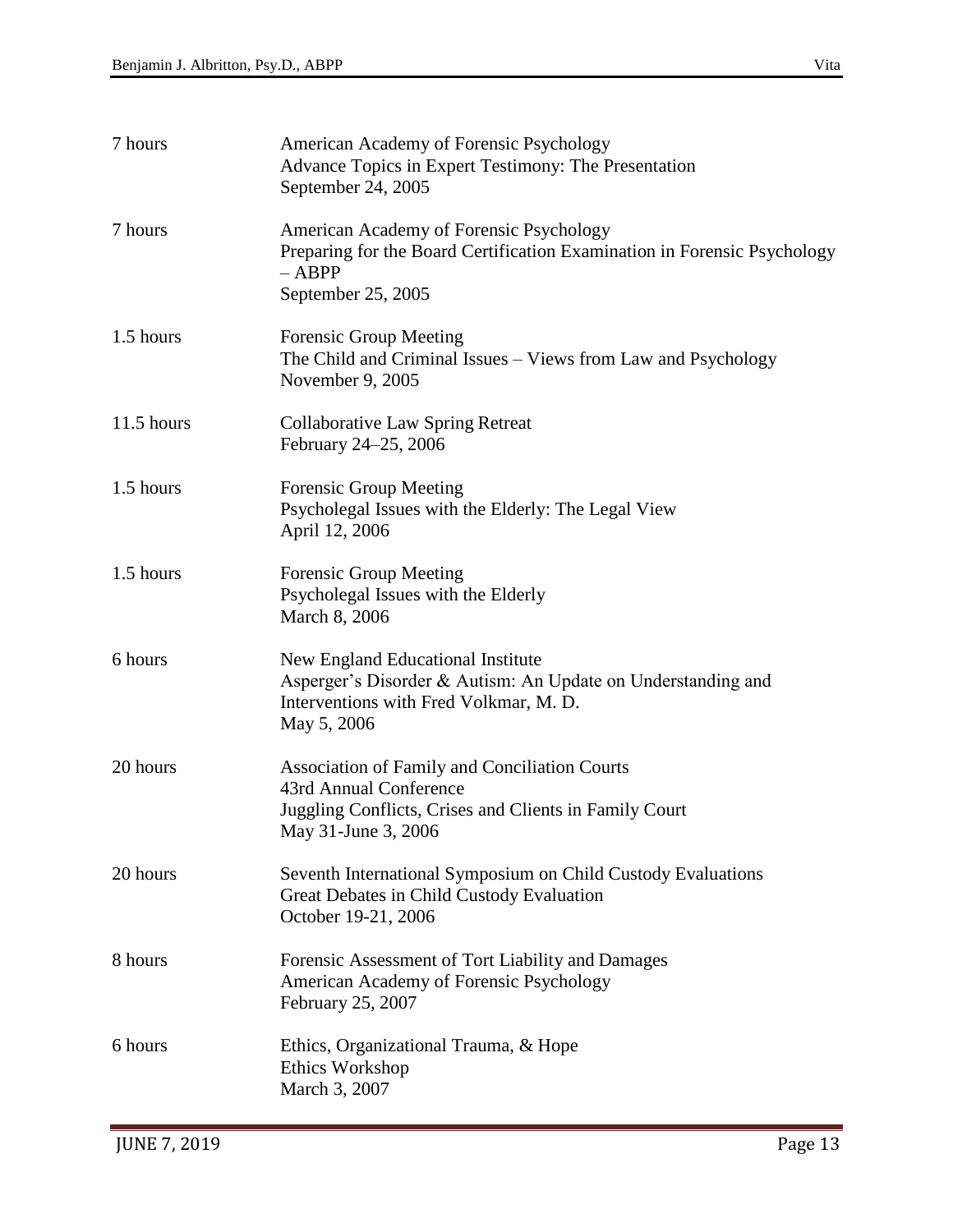| 3 hours   | Psychopathy Issues in Court: Legal and Ethical Implications<br><b>SMU Department of Psychology. Dallas, Texas</b><br>April 11, 2007                                                                                                             |
|-----------|-------------------------------------------------------------------------------------------------------------------------------------------------------------------------------------------------------------------------------------------------|
| 3 hours   | Sampson's & Tindall's 9th Biennial<br>Family Law Legislative Update<br>Dallas, Texas<br>July 12, 2007                                                                                                                                           |
| 1.5 hours | Parent Coordination-Legal Developments and Practical Issues Forensic<br>Group -SMU<br>September 12, 2007                                                                                                                                        |
| 10 hours  | Association of Family and Conciliation Courts (Texas Chapter)<br>Texas AFCC 2007 Annual State Conference<br>Child Custody and Mental Health Professionals: Social Sciences on the<br><b>Witness Stand</b><br>Austin, Texas<br>October 5-6, 2007 |
| 7 hours   | American Academy of Forensic Psychology<br>Contemporary Issues in Forensic Psychology<br>Parenting Coordination: Working with High Conflict Families<br>New Orleans, Louisiana<br>February 8, 2008                                              |
| 7 hours   | American Academy of Forensic Psychology<br>Contemporary Issues in Forensic Psychology Civil Forensic Practice:<br>Developing Legal Issues<br>New Orleans, Louisiana<br>February 8, 2008                                                         |
| 7 hours   | American Academy of Forensic Psychology<br>Contemporary Issues in Forensic Psychology Assessment of<br>Psychological Damages in Civil Litigation<br>New Orleans, Louisiana<br>February 8, 2008                                                  |
| 12 hours  | Association of Family and Conciliation Courts<br>Advanced Issues in Parenting Coordination: Functional Co- Parenting for<br><b>High Conflict Families</b><br>Dallas, Texas<br>February 18, 2008                                                 |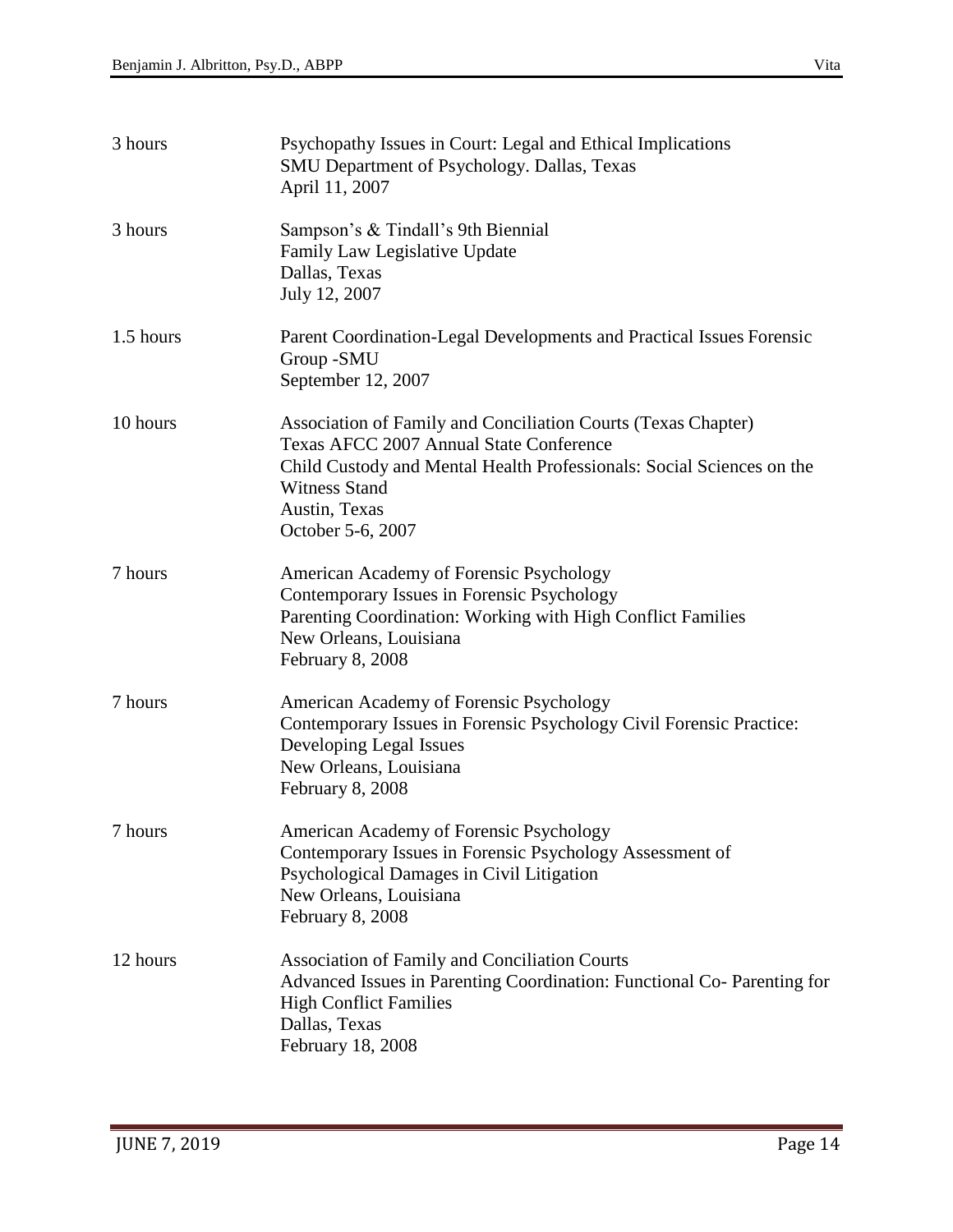| 1.5 hours | <b>Forensic Group Meeting</b><br>Lawyers, Their Experts, and Bias: Research and Ethics<br>Marc Boccaccini, Ph.D.<br>Dallas, Texas<br>April 9, 2008                      |
|-----------|-------------------------------------------------------------------------------------------------------------------------------------------------------------------------|
| 15 hours  | Association of Family and Conciliation Courts Fitting the Forum to the<br>Family: Emerging Challenges Vancouver, British Colombia<br>May 28-31, 2008                    |
| 3 hours   | <b>Forensic Group Meeting</b><br>Diversion Courts: Innovations in Mental Health and the Law Honorable<br>Susan Hawk, Presenter<br>Dallas, Texas<br>September 10, 2008   |
| 5 hours   | <b>Association of Family and Conciliation Courts</b><br>Eighth International Symposium on Child Custody Evaluations<br>Albuquerque, New Mexico<br>September 25, 2008    |
| 3 hours   | <b>Forensic Group Meeting</b><br>Clashes at the Intersection of the Law and Mental Health John A.<br>Zervopoulos, Ph.D., Presenter<br>Dallas, Texas<br>December 3, 2008 |
| 3 hours   | <b>Forensic Group Meeting</b><br>Innovations in Mental Healthy and the Law<br>John A. Zervopoulos, Ph.D.<br>Dallas, Texas<br>March 11, 2009                             |
| 16 hours  | Collaborative Law<br><b>Basic Training</b><br>Janet P. Brumley, P.C., Presenter<br>Dallas, Texas<br>March 19 - 20, 2009                                                 |
| 40 hours  | <b>Dispute Mediation Service</b><br>Basic Mediation Training Jennifer Calhoun<br>Dallas, Texas<br>April 24 - 25, 2009                                                   |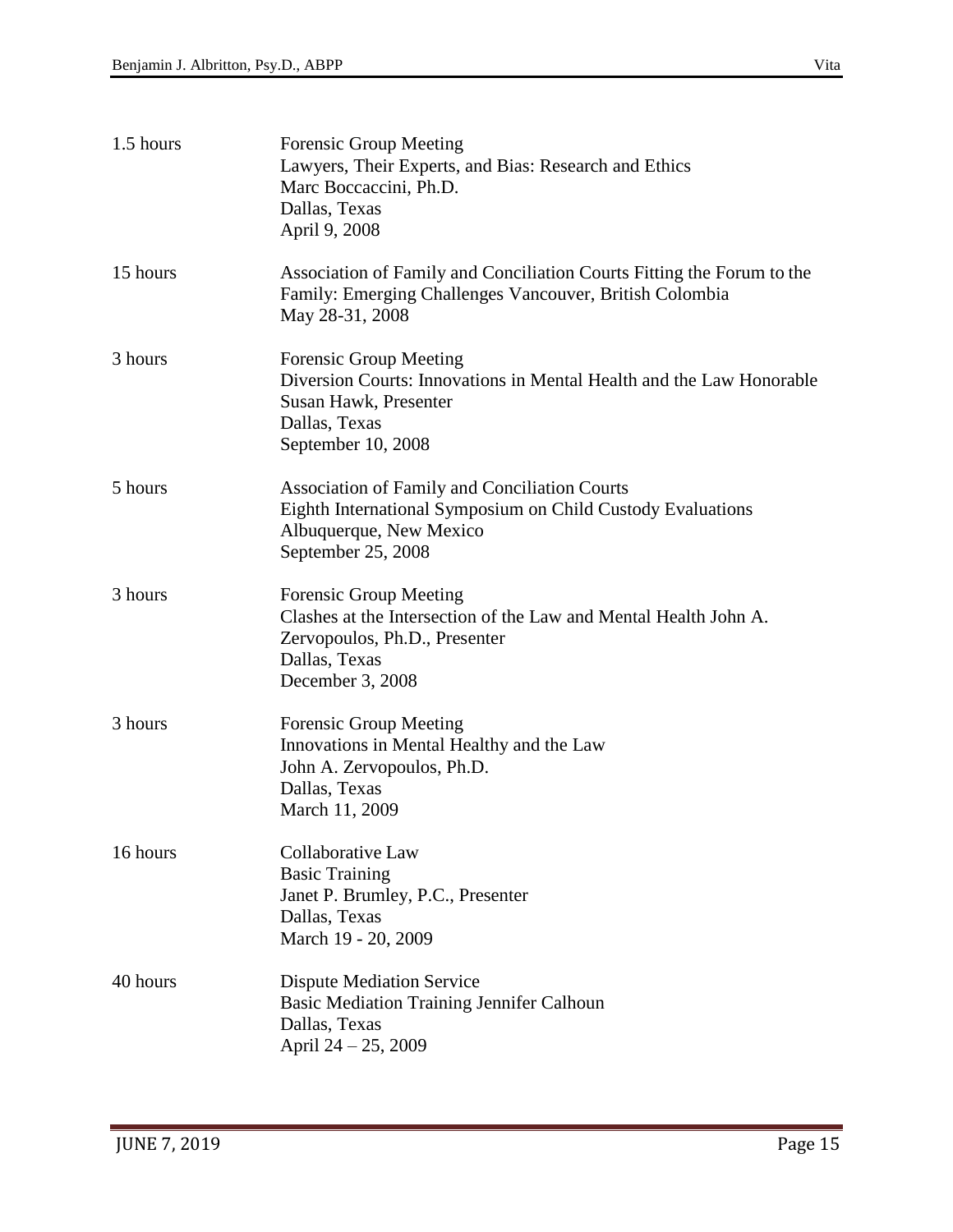| 6 hours  | <b>Treating Compulsive Sexual Behaviors</b><br><b>Basic Training</b><br>Greg D. Green, Presenter<br>Dallas, Texas<br>April 30, 2009                      |
|----------|----------------------------------------------------------------------------------------------------------------------------------------------------------|
| 3 hours  | <b>Forensic Group Meeting</b><br>Innovations in Mental Health and the Law<br>John A. Zervopoulos, Ph.D., Presenter<br>Dallas, Texas<br>May 13, 2009      |
| 7 hours  | American Academy of Forensic Psychology<br><b>Forensic Report Writing</b><br>Thomas Grisso, Ph.D.<br>Hartsdale, New York<br>May 22, 2009                 |
| 12 hours | MMPI-2/MMPI-A Workshops and Symposia<br>MMPI-2/MMPI-A Training<br>Yossef S. Ben-Porath<br>Grapevine, Texas<br>October 15, 2009                           |
| 3 hours  | Forensic Group meeting<br><b>Forensic MH Reports</b><br>John A. Zervopoulos, Ph.D.<br>February 10, 2010                                                  |
| 3 hours  | <b>Forensic Group Meeting</b><br>Diagnoses and Expert Testimony<br>John A. Zervopoulos, Ph.D.<br>January 12, 2011                                        |
| 3 hours  | <b>Forensic Group Meeting</b><br><b>Child Protection Matters</b><br>John A. Zervopoulos, Ph.D.<br>March 9, 2011                                          |
| 18 hours | Research, Policy and Practice in Family Courts: What's Gender Got to Do<br>With It?<br>Association of Family and Conciliation Courts (AFCC)<br>June 2011 |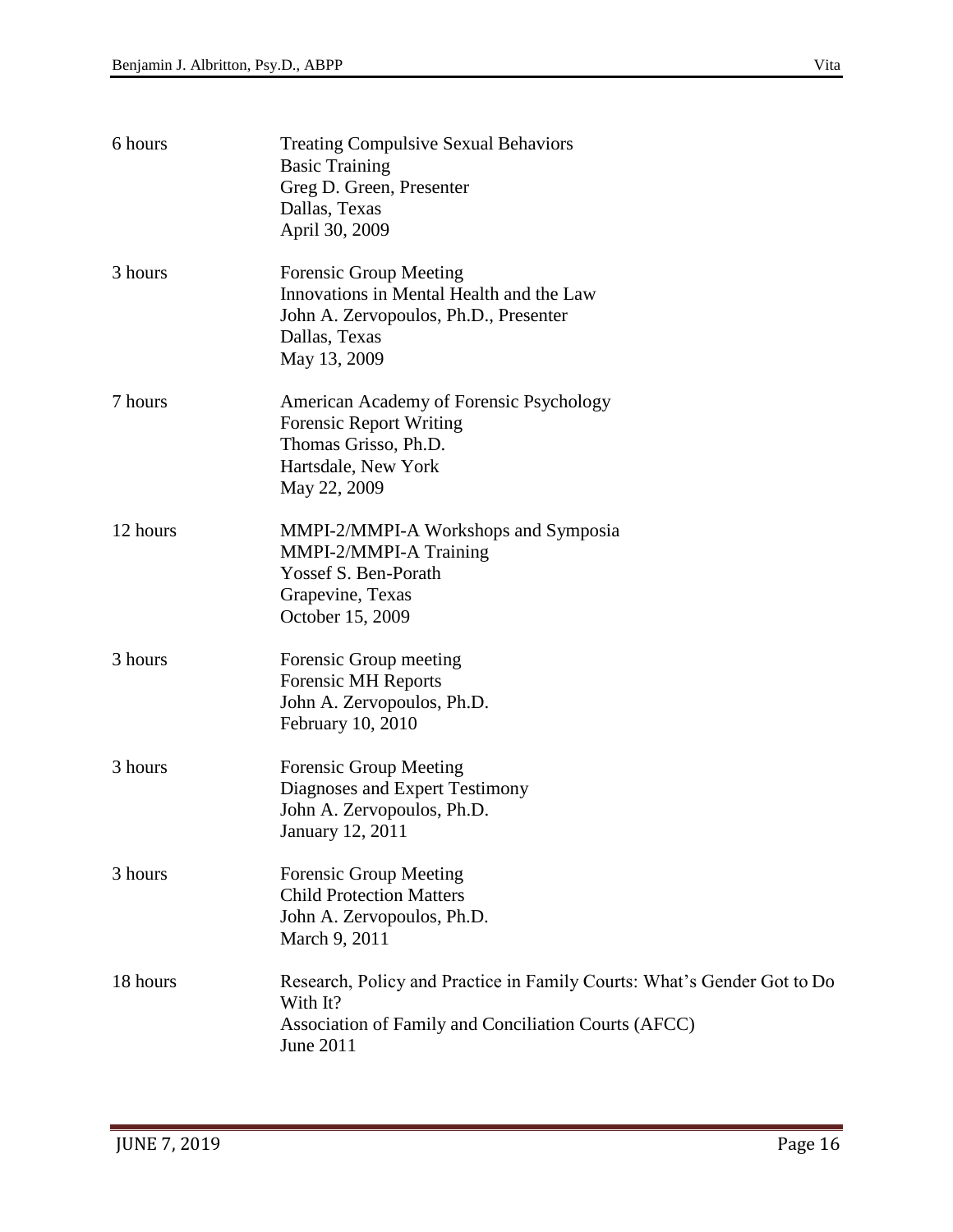| 4 hours   | A Comprehensive Look at Addiction Treatment<br>Texas Health Research & Education Institute<br>Presbyterian Hospital, Dallas, TX<br>September 30, 2011                              |
|-----------|------------------------------------------------------------------------------------------------------------------------------------------------------------------------------------|
| 7 hours   | American Academy of Forensic Psychology<br>Psychopathology and Diagnostic Clarity<br>Lois Condie, Ph.D.<br>November 2, 2011                                                        |
| 6 hours   | American Academy of Forensic Psychology<br><b>Violence Risk Assessment</b><br>Daniel J. Neller, Psy.D.<br>November 3, 2011                                                         |
| 3 hours   | <b>Forensic Group Meeting</b><br>Wrongful Convictions: Problems, Remedies,<br>and the Innocence Project of Texas<br>John A. Zervopoulos, Ph.D.<br>November 9, 2011                 |
| 6 hours   | <b>Current Ethical Conflicts in Psychology</b><br>Donald N. Bersoff, Ph.D., ABPP<br>July 11, 2012                                                                                  |
| 6 hours   | Behavior Therapy for Adolescents & Young Adults Diagnosed<br>with Autistic Spectrum Disorders<br>Daniel C. Marston, Ph.D., ABPP<br>July 12, 2012                                   |
| 6 hours   | Forensic Mental Health Assessment: A Principles-Based Model<br>Kirk Heilbrun, Ph.D., ABPP<br>July 13, 2012                                                                         |
| 3 hours   | <b>Forensic Group Meeting</b><br>Mitigation Law, Practice and Ethics<br>John A. Zervopoulos, Ph.D.<br>September 12, 2012                                                           |
| 1.5 hours | <b>Forensic Group Meeting</b><br>Managing Severe Disruptions in Parent-Child Relationships: Professional<br>and Ethical Issues<br>John A. Zervopoulos, Ph.D.<br>September 14, 2012 |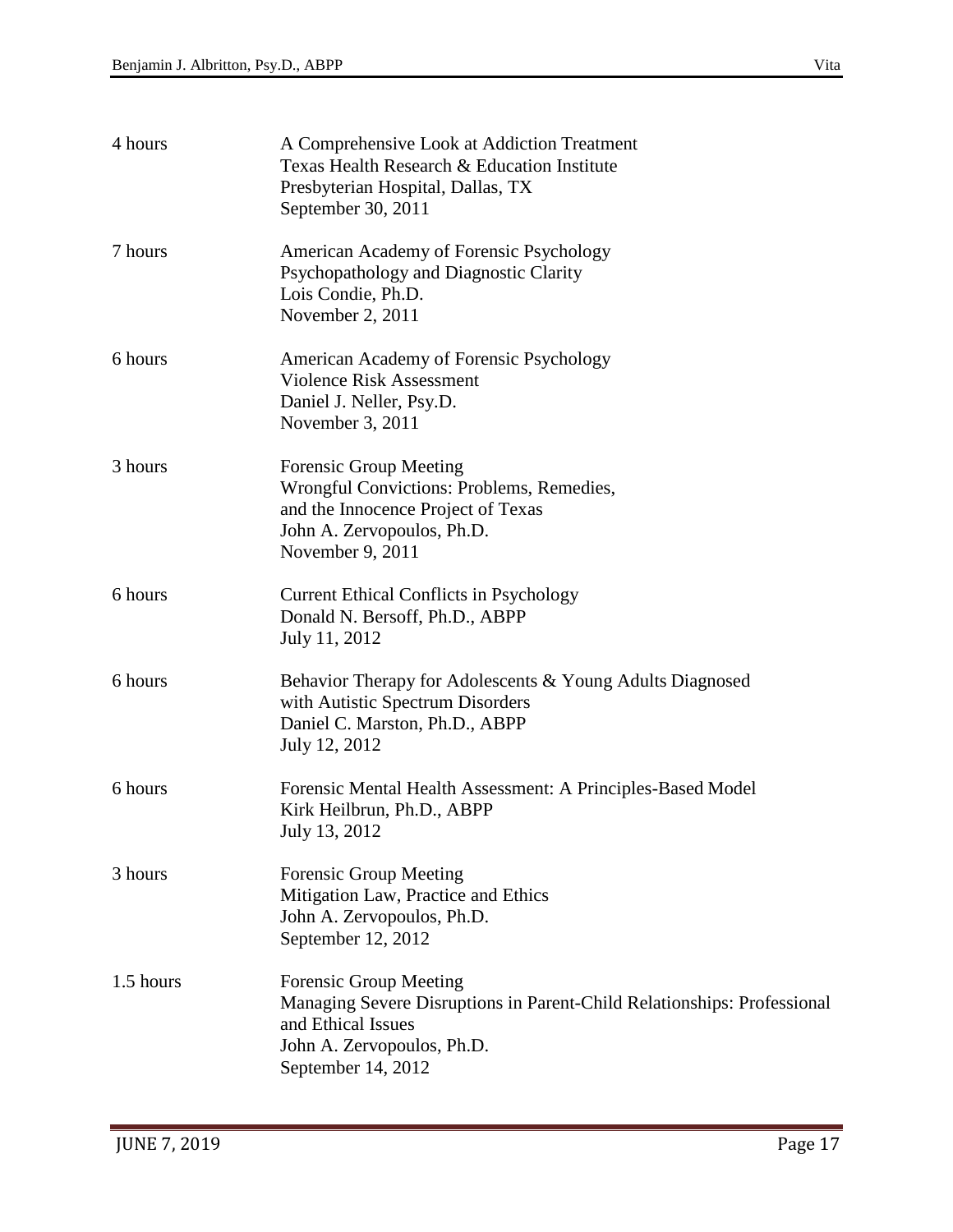| 1.5 hours    | <b>Forensic Group Meeting</b><br>The Psychology of a Verdict and Its Impact on Trial Strategy<br>John A. Zervopoulos, Ph.D.<br><b>January 9, 2013</b>                                                                                                                                                                                                                                                                                                                                    |
|--------------|------------------------------------------------------------------------------------------------------------------------------------------------------------------------------------------------------------------------------------------------------------------------------------------------------------------------------------------------------------------------------------------------------------------------------------------------------------------------------------------|
| $11.5$ hours | The University of Texas School of Law<br>Innovations – Breaking Boundaries in Custody Litigation<br><b>Alison Driscoll Chang</b><br>Austin, Texas<br>January 24-25, 2013                                                                                                                                                                                                                                                                                                                 |
| 7 hours      | American Academy of Forensic Psychology<br>Advanced Issues in Child Custody and Parenting Evaluations<br>Philip Stahl, Ph.D., ABPP<br>New Orleans, LA<br>February 23, 2013                                                                                                                                                                                                                                                                                                               |
| 1.5 hours    | <b>Forensic Group Meeting</b><br>Miranda: Conceptual Framework and Professional Practice<br>Richard Rogers, Ph.D., ABPP<br><b>Regents Professor of Psychology</b><br>University of North Texas, Denton, TX<br>March 20, 2013                                                                                                                                                                                                                                                             |
| 16.5 hours   | <b>Association of Family and Conciliation Courts</b><br>AFCC 50 <sup>th</sup> Anniversary Conference<br>Children Resisting Contact with a Parent Post Separation<br><b>Risk Assessment for Family court</b><br>Sexual Abuse allegations in Child Custody Evaluations<br>The Family court of the Future<br>Shared Parenting: The Next 50 years<br><b>Fifty Years of Cognitive Science</b><br>The Nexus of Psychological Testing and Parenting<br>Los Angeles, CA<br>May 29 - June 1, 2013 |
| 3 hours      | <b>Texas Psychological Association</b><br>Board Complaints – A view from the Board and the Bar<br>Cedar Park, TX<br>September 13, 2013                                                                                                                                                                                                                                                                                                                                                   |
| 1.5 hours    | <b>Forensic Group Meeting</b><br>Are Retained Experts Biased?<br>Marcus Boccaccini, Ph.D.<br>Sam Houston State University Clinical Psychology Program                                                                                                                                                                                                                                                                                                                                    |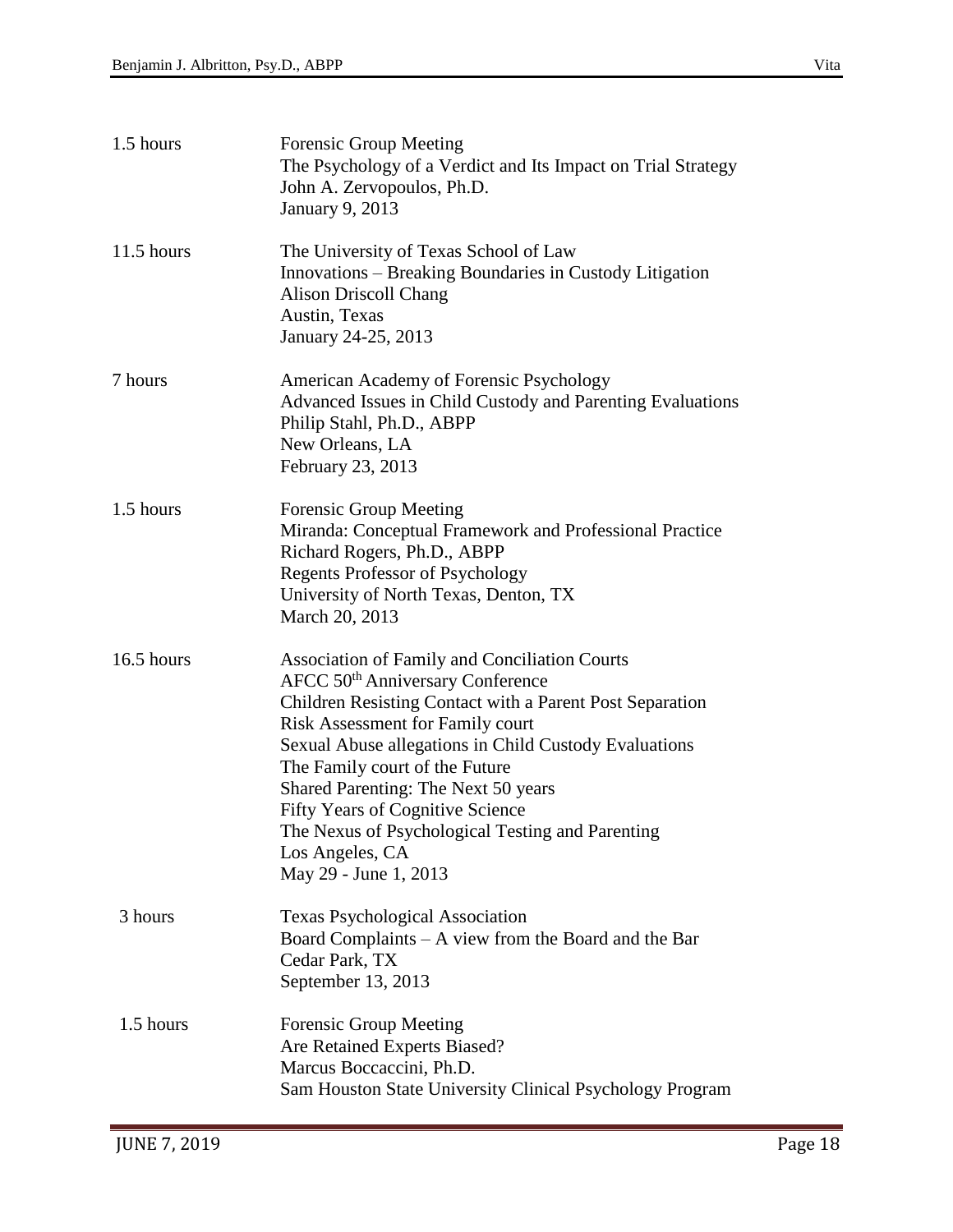|             | Prof. Frederick C. Moss<br>Professor of Law (Emeritus)<br>Antoinette R. McGarrahan, Ph. D.<br>Forensic Psychology; Neuropsychology<br>Dallas, TX<br><b>January 8, 2014</b>                                                                                                                                                                                                |
|-------------|---------------------------------------------------------------------------------------------------------------------------------------------------------------------------------------------------------------------------------------------------------------------------------------------------------------------------------------------------------------------------|
| .75 hour    | <b>State Bar of Texas</b><br>Sex, Drugs & Surveillance 2014<br>Susan A. Rankin<br>Houston, TX<br>January 10, 2014                                                                                                                                                                                                                                                         |
| 14.5 hours  | Innovations-Breaking Boundaries in Custody Litigation<br>University of Texas School of Law<br>June 2014                                                                                                                                                                                                                                                                   |
| 20.75 hours | Navigating the Waters on Shared Parenting<br>AFCC, 51 <sup>st</sup> Annual Conference, Including sessions on Alcohol<br>Monitoring, Sharing Parenting, Parenting Arrangements in DV Related<br>Child Custody Cases, Overnights and Young Children, Overnights and<br>Relocation, and Attachment and the Science of Neurodevelopment<br>Toronto, Canada<br>May 28-31, 2014 |
| 3 hours     | Immigration-Mental Health Issues: Legal Challenges<br>Forensic Group in Dallas Texas<br>Dallas, Texas<br>September 2014                                                                                                                                                                                                                                                   |
| 17 hours    | Child Custody Evaluations, Examining Unintended Consequences<br>AFCC, 11 <sup>th</sup> Symposium on Child Custody Evaluations<br>San Antonio, Texas<br>November 6-8, 2014                                                                                                                                                                                                 |
| 3 hours     | Should Lawyers Talk with Testifying Experts? Ethics Concerns;<br><b>Practice Tips</b><br><b>Forensic Group Meeting</b><br>Dallas, Texas<br>November 12, 2014                                                                                                                                                                                                              |
| 5 hours     | Bridging the Gap Between Psychology and Law; Ethical, Procedural<br>And Diversity Challenges in Civil Litigation (Ethics)<br>I Know You Can Help; You're Just Like Me (Cultural Diversity)<br><b>Texas Psychological Association</b><br>Dallas, Texas                                                                                                                     |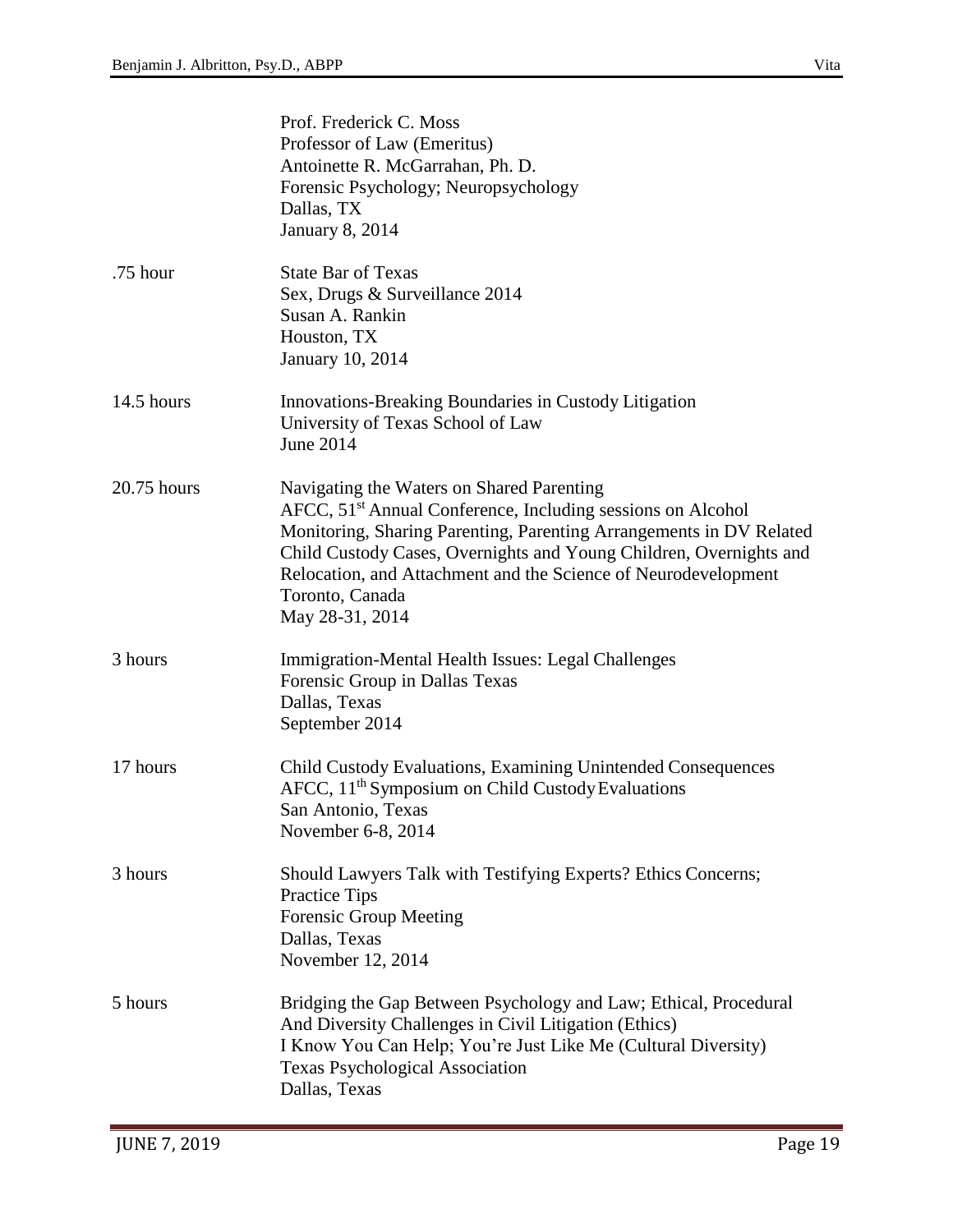November 14, 2014

| 11 hours    | Innovations: Breaking Boundaries in Custody Litigation<br><b>Texas Bar</b><br>Fort Worth, Texas<br>June 4-5, 2015                                                                                                                                                                                                                                                                                                                                                                                              |
|-------------|----------------------------------------------------------------------------------------------------------------------------------------------------------------------------------------------------------------------------------------------------------------------------------------------------------------------------------------------------------------------------------------------------------------------------------------------------------------------------------------------------------------|
| 1.5 hours   | Competency to Stand Trial – Legal Issues and Assessment Challenges<br><b>Forensic Group Meeting</b><br>Dallas, Texas<br>September 9, 2015                                                                                                                                                                                                                                                                                                                                                                      |
| 15.50 hours | Advanced Issues in Child Custody: Evaluation, Litigation and Settlement<br>Including Ethical and Tactical Considerations in Pre-Custody Evaluation,<br>Shared Parenting: Legal Changes and New Research Findings, Same-Sex<br>Marriage and Parenting, Evaluations with Allegations of Intimate Partner<br>Violence, Advanced Issues in Psychological Testing, Cross-Examining the<br><b>Mental Health Professional</b><br>Association of Family and Conciliation Courts<br>Washington, DC<br>October 1-3, 2015 |
| 12.5 hours  | Equine Assisted Therapy, Evaluation and Treatment Issues for<br>Persons Found Incompetent to Stand Trial, Post-Colonial Psychology:<br>Towards Social Justice and a New View of Cultural Competence,<br>Psychotherapy Relationships and Treatment Adaptations that Work:<br>Evidence – based Responsiveness, Refining Custody and Access<br><b>Recommendations with Research</b><br>Texas Psychological Association 2015 Annual Convention<br>San Antonio, Texas<br>November 12-13, 2015                       |
| 3 hours     | Risk Assessment: Conceptual Challenges: Measurement Issues<br><b>Forensic Group Meeting</b><br>Dallas, Texas<br>January 13, 2016                                                                                                                                                                                                                                                                                                                                                                               |
| 6 hours     | What Now? Parenting Plans and Domestic Violence<br>Texas Chapter of Association of Family and Conciliation Courts<br>Austin, Texas<br><b>January 22, 2016</b>                                                                                                                                                                                                                                                                                                                                                  |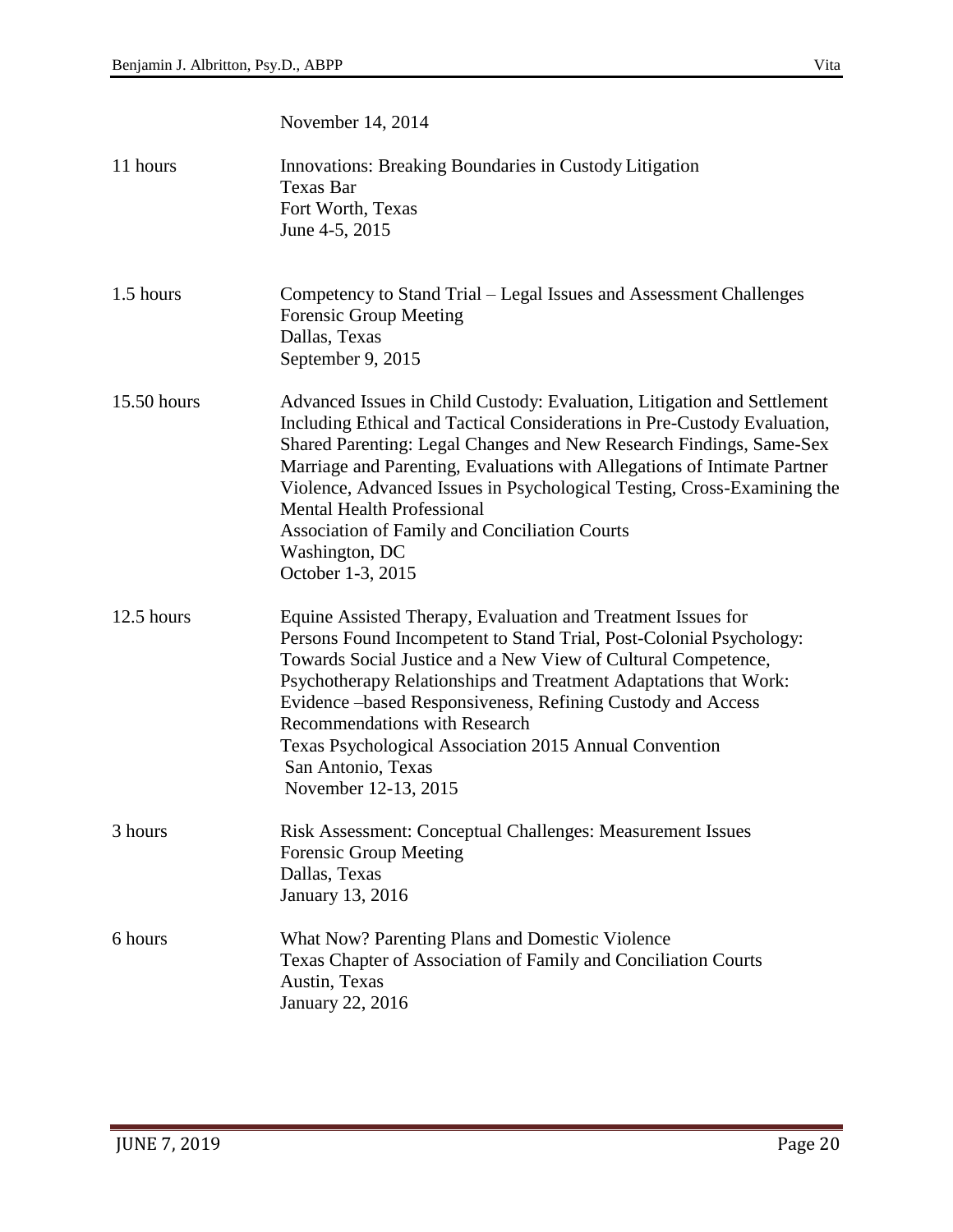| 21 hours   | Trauma Focused Equine Assisted Psychotherapy<br><b>Texas State Board of Social Workers Examiners</b><br><b>Texas State Board of Examiners of Professional Counselors</b><br>Texas Board of Examiners of Marriage and Family Therapists<br>Liberty, Texas<br>February 5-7, 2016                                                                                                                                                                                 |
|------------|----------------------------------------------------------------------------------------------------------------------------------------------------------------------------------------------------------------------------------------------------------------------------------------------------------------------------------------------------------------------------------------------------------------------------------------------------------------|
| 3 hours    | Same-Sex Marriage: The Law; Next Steps; Implications for MH<br>Testimony<br><b>Forensic Group Meeting</b><br>Dallas, Texas<br>March 9, 2016                                                                                                                                                                                                                                                                                                                    |
| 16.5 hours | Animal-Assisted Therapy to Families in High Conflict<br>Bias in the Family<br><b>Reassessing Domestic Violence</b><br><b>Same-Sex Parents Families</b><br><b>Modern Fathering</b><br><b>Expert Relationships: Ethics and Choices</b><br><b>Adoption and Marriage</b><br>Unsubstantiated Allegations of Child Sexual Abuse<br><b>General Acceptance Factor</b><br><b>Association of Family and Conciliation Courts</b><br>Seattle, Washington<br>June 1-3, 2016 |
| 4 hours    | Ethics Professional Development and Diversity of Professional<br>Development<br><b>Collin County Psychological Association</b><br>Local Area Society of Texas Psychological Association<br>Plano, Texas<br>October 28, 2016                                                                                                                                                                                                                                    |
| 3 hours    | Science, Inferences and Fact: A Fresh View for MH Experts and Lawyers<br>Forensic Group of Dallas<br>Dallas, Texas<br>January 11, 2017                                                                                                                                                                                                                                                                                                                         |
| 3 hours    | Do You Have a PLAN: A Model for Lawyers and Mental Health Experts<br><b>Forensic Group Meeting</b><br>Dallas, Texas<br>May 10, 2017                                                                                                                                                                                                                                                                                                                            |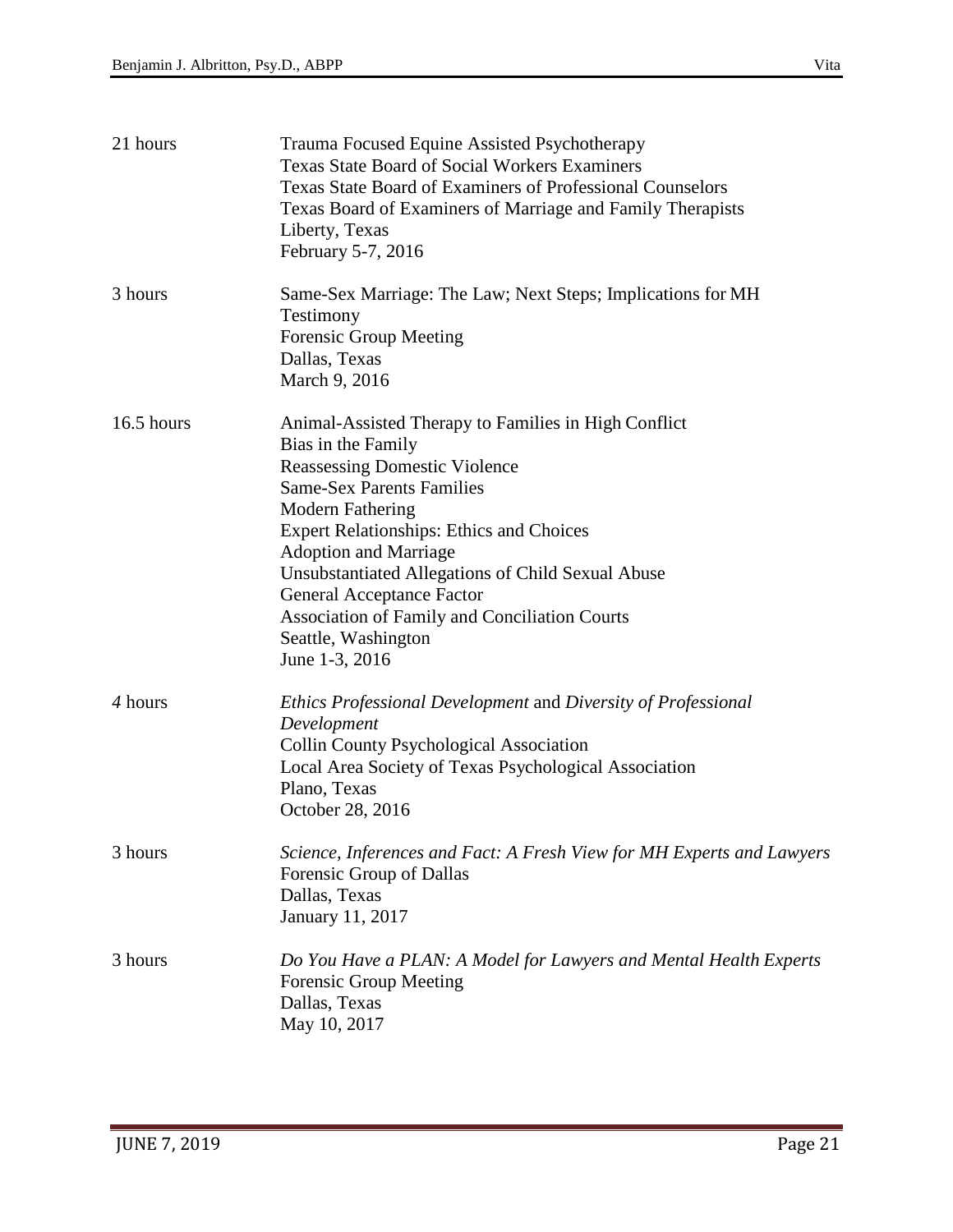| 15 hours  | <b>Parent-Child Contact Problems</b><br>Theories, Evaluations, and Decisions with Substance Abusing Parents<br>Why Therapists Can't Do It All<br><b>Bias in Custody Evaluations</b><br>Honor Thy Children<br>Assessing Allegations of IPV in Custody Evaluations<br><b>Association of Family and Conciliation Courts</b><br><b>Boston Massachusetts</b><br>May $31 -$ June 3, 2017 |
|-----------|------------------------------------------------------------------------------------------------------------------------------------------------------------------------------------------------------------------------------------------------------------------------------------------------------------------------------------------------------------------------------------|
| 3 hours   | Neuroscience/Neuroimaging: What It Is; Using It In Court<br><b>Forensic Group Meeting</b><br>Dallas, Texas<br>November 8, 2017                                                                                                                                                                                                                                                     |
| 6.5 hours | Impact of the 2017 Legislative Session on Mental Health Professions<br>Ask the Attorneys Town Hall<br>Texas State Board of Examiners of Psychologists Update<br>Growing Psychology: Future Opportunities in Forensic Psychology<br><b>Texas Psychological Association</b><br>Houston, Texas<br>November 16-18, 2017                                                                |
| 3 hours   | Utilizing Assessment Tools for Differential Diagnosis in Children<br><b>Texas Psychological Association</b><br>Houston, Texas<br>November 16, 2017                                                                                                                                                                                                                                 |
| 3 hours   | The Psychologist's Role in Juvenile Waiver to Adult Court Evaluations<br><b>Texas Psychological Association</b><br>Houston, Texas<br>November 16, 2017                                                                                                                                                                                                                             |
| 1 hour    | Effectively Working with Parents as a Pediatric Psychologist<br><b>Texas Psychological Association</b><br>Houston, Texas<br>November 16, 2017                                                                                                                                                                                                                                      |
| 1 hour    | The New Frontier of Brain Science in the Treatment of Stress and Trauma<br><b>Texas Psychological Association</b><br>Houston, Texas<br>November 17, 2017                                                                                                                                                                                                                           |
|           |                                                                                                                                                                                                                                                                                                                                                                                    |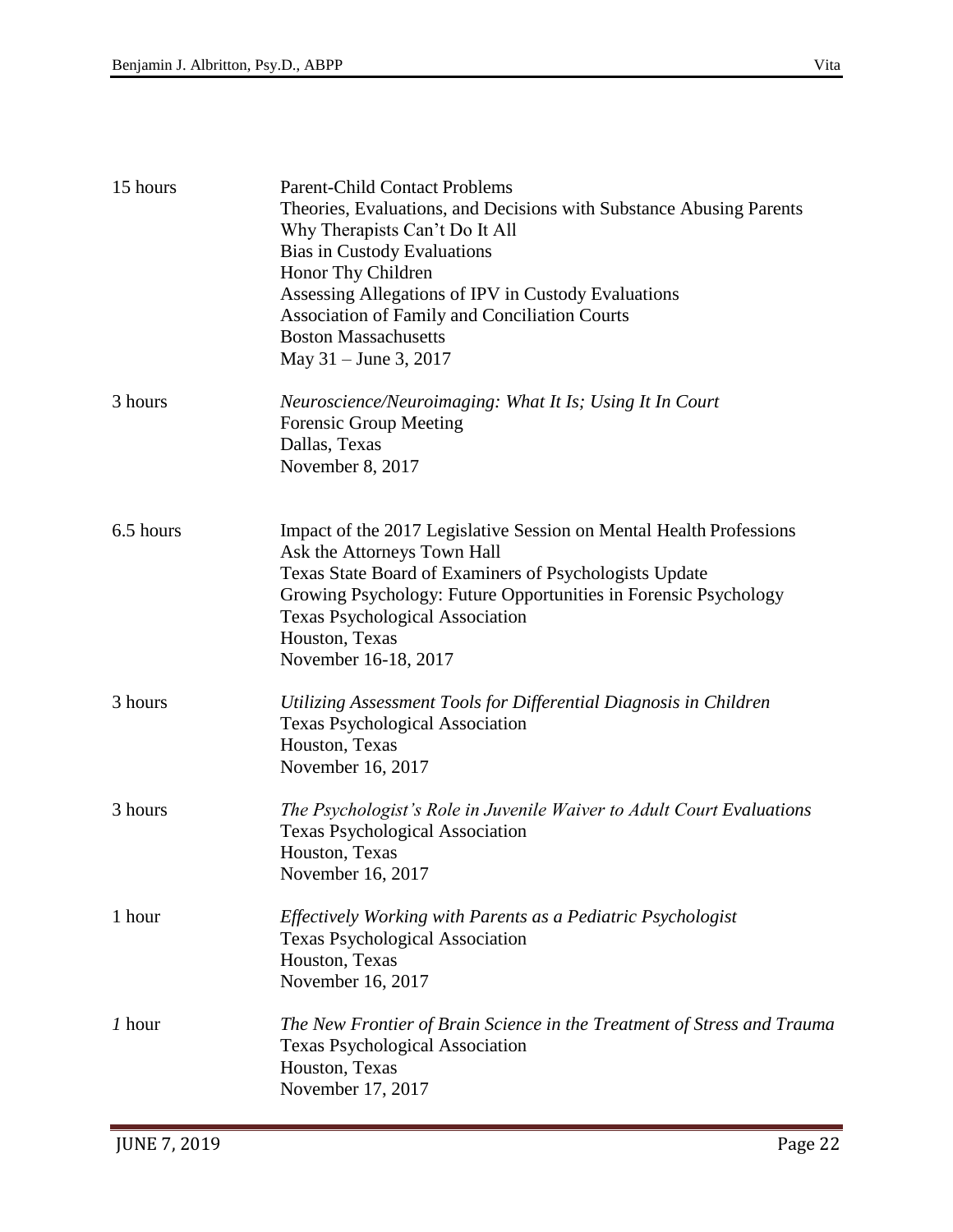| 2 hours    | Recognizing, Treating, and Preventing Trauma in LGBTQ Youth<br><b>Texas Psychological Association</b><br>November 17, 2017                                                                                                                                                                                                                                                                                                                                                                                                                                                                                                                                                                                                                                                                                                                     |
|------------|------------------------------------------------------------------------------------------------------------------------------------------------------------------------------------------------------------------------------------------------------------------------------------------------------------------------------------------------------------------------------------------------------------------------------------------------------------------------------------------------------------------------------------------------------------------------------------------------------------------------------------------------------------------------------------------------------------------------------------------------------------------------------------------------------------------------------------------------|
| 1 hour     | Working with Gender Diverse Adolescents: Addressing Needs of the<br>Client, Family and Beyond<br><b>Texas Psychological Association</b><br>November 18, 2017                                                                                                                                                                                                                                                                                                                                                                                                                                                                                                                                                                                                                                                                                   |
| 3 hours    | Social Media in Litigation: Practical Issues and Ethical Concerns<br><b>Forensic Group Meeting</b><br>Dallas, Texas<br>September 12, 2018                                                                                                                                                                                                                                                                                                                                                                                                                                                                                                                                                                                                                                                                                                      |
| 14.5 hours | We Shall Overcome, but Who is We Exactly?<br><b>Attitudes and Juvenile Justice</b><br>Biases and Heuristics in Jury/Judicial Decisions<br>Issues in Interpersonal Violence/Domestic Violence<br>Current Trends in Forensic Practitioners' Consultation of Social Media<br>as Collateral Data<br>Rapport in Investigations<br>Pitfalls and Potential Opportunities When Interviewing Children in<br><b>Forensic and Legal Settings</b><br>Using Our Research in the Struggle for Racial Justice: Pathways to<br><b>Engaged Scholarship</b><br>Child Eyewitnesses<br>Questioning Children<br>The Ethical Treatment of Juveniles and Solitary Confinement:<br>The Kalief Browder Story<br><b>Intrafamilial Abuse and Neglect</b><br>Consolidated Continuing Education & Professional Training (CONCEPT)<br>Memphis, Tennessee<br>March 8-10, 2018 |
| 3 hours    | Psychological Autopsy: What It Is; Its Use In Court<br><b>Forensic Group Meeting</b><br>Dallas, Texas<br>September 12, 2018                                                                                                                                                                                                                                                                                                                                                                                                                                                                                                                                                                                                                                                                                                                    |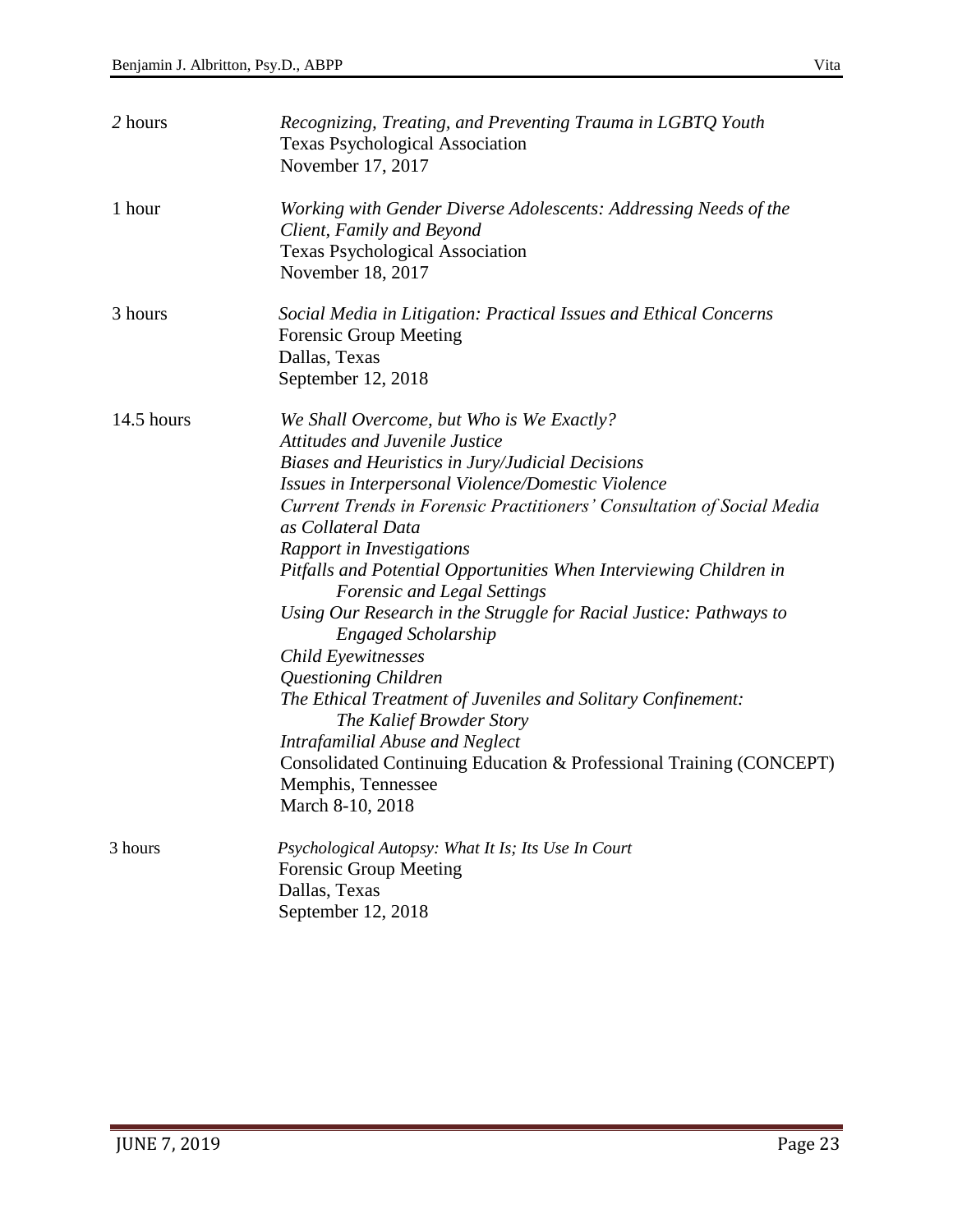| 13 hours | Guidelines and Standards and Rules, Oh My! Implications for Parenting,<br>Policy and Practice<br>AFCC Model Standards of Practice for Child Custody Evaluation<br>Navigating Substance Abuse Allegations in Child Custody Cases<br>Interviewing and Assessing Children in Family Law Matters: Using the<br>Literature                                                                                  |
|----------|--------------------------------------------------------------------------------------------------------------------------------------------------------------------------------------------------------------------------------------------------------------------------------------------------------------------------------------------------------------------------------------------------------|
|          | The New Uniform Nonparent Custody and Visitation Act: What Lawyers,<br>Judges, and Custody Evaluators Need to Know<br><b>Interviewing Children</b>                                                                                                                                                                                                                                                     |
|          | Association of Family and Conciliation Courts<br>Denver, Colorado<br>November 8-10, 2018                                                                                                                                                                                                                                                                                                               |
| 12 hours | Forensic Interviews of Children and Adolescents<br>How to Communicate to a Modern Jury, the Pitfalls of Being a Psychologist<br>In Court                                                                                                                                                                                                                                                               |
|          | Persisting in the Face of Poverty (Cultural Diversity)<br>Texas State Board of Examiners of Psychologists Update (Ethics)<br>The Changing Landscape of Competency to Stand Trial Evaluations<br>The Effects of Trauma on Mental and Physical Health in Special<br>Populations (Cultural Diversity)<br>TPA PAC - Looking Back; Looking Ahead<br>Texas Psychological Association, 2018 Annual Convention |
|          | Cedar Park, Texas<br>November 16-17, 2018                                                                                                                                                                                                                                                                                                                                                              |
| 1 hour   | Ethical Procedures, Pitfalls and Preparation in Responses to Forensic<br><i>Issues</i><br><b>Christian Association of Psychological Studies</b><br>Plano, Texas<br>December 7, 2018                                                                                                                                                                                                                    |
| 3 hours  | Criminal Responsibility: 17 or 18 years old-Legal, Medical, Psychological<br><i>Issues</i><br>Forensic Group of Dallas<br>Dallas, Texas<br><b>January 9, 2019</b>                                                                                                                                                                                                                                      |
| 1 hour   | Asylum Assessment and Cultural Considerations<br>Floyd's Café, forensic conference call<br>Dallas, Texas<br>March 7, 2019                                                                                                                                                                                                                                                                              |
| 1 hour   | <b>Understanding TSBEP Complaints</b><br>Floyd's Café, forensic conference call<br>Dallas, Texas<br>April 4, 2019                                                                                                                                                                                                                                                                                      |